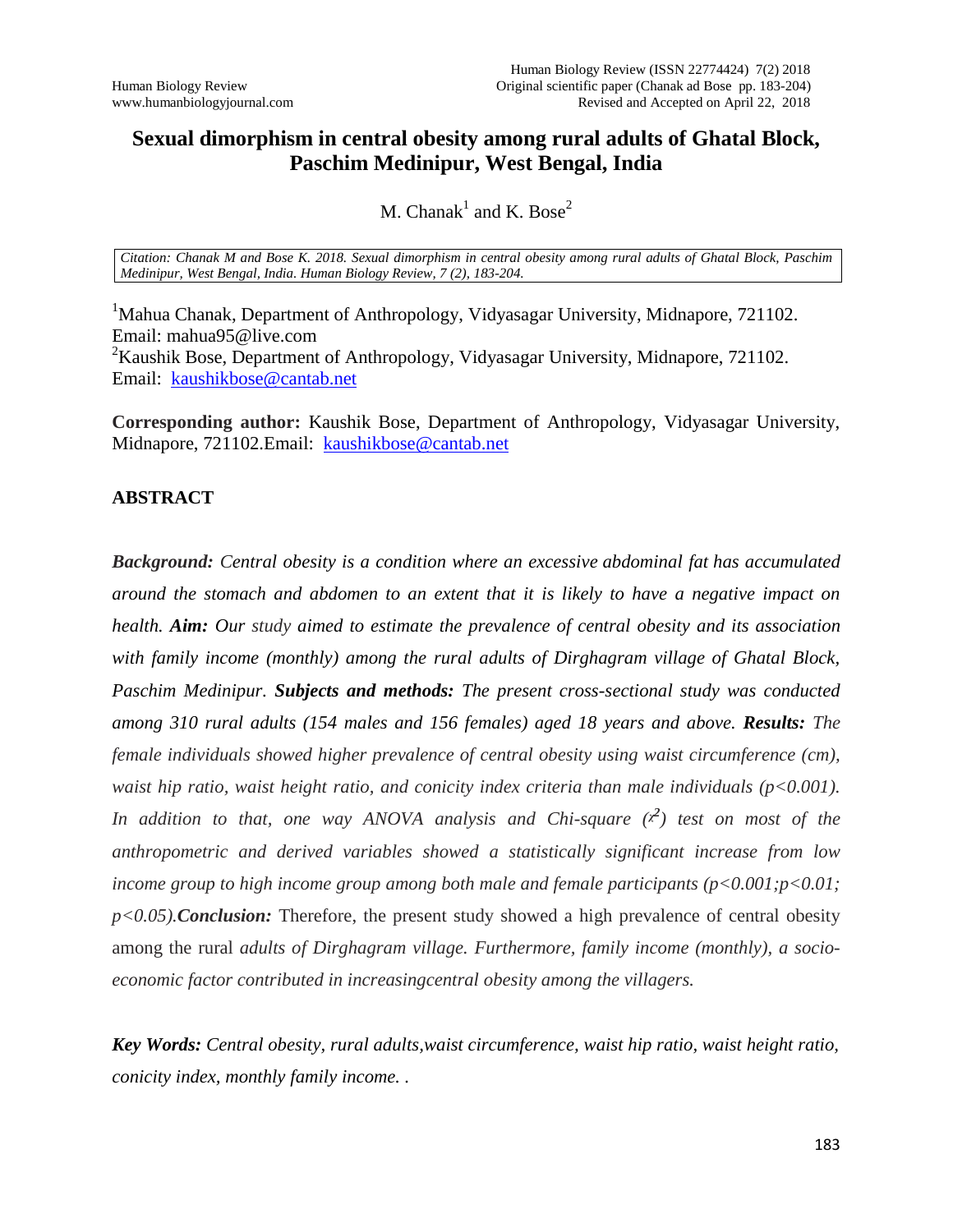#### **INTRODUCTION**

#### **Obesity:**

Obesity can be defined either by increased waist circumference (WC), waist height ratio (WHtR), waist hip ratio (WHR) and/or body mass index (BMI). In developed and developing countries, as individuals consume more quantities of high-energy food and perform less physical activity, the number of overweight and obese individuals increase (WHO 2002).

According to the World Health Organization (WHO), obesity is one of the most common, yet among the most neglected public health problems in both developed and developing countries. According to the WHO World Health Statistics Report 2012, globally one out of six adults is obese and nearly 2.8 million individuals die each year due to being overweight or obesity. Obesity is strongly associated with increased risk of type 2 diabetes, dyslipidaemia, cardiovascular diseases, sleep apnea, osteoarthritis, depression, and even some cancers (Haslam and James, 2005; Luppino et al., 2010).Blood pressure levels and the prevalence of hypertension are related to adiposity, and the main components of adiposity are BMI, waist hip ratio (WHR), waist height ratio (WHtR) and percent body fat (PBF) (Kotchen et al., 2008).Obesity is generally classified into generalized obesity (BMI  $\geq$ 30 kg/m<sup>2</sup>) and abdominal obesity (WC  $\geq$ 90 cm for men and WC ≥80 cm for women) based on World Health Organization recommendation for Asians (WHO 1995; WHO 2000). Higher rates of mortality and morbidity can be seen in individuals with obesity when compared to non-obese counterparts (Flegal et al., 2013; WHO 2009).

#### **Central Obesity**:

Abdominal obesity, also known as central obesity, is a condition where in excessive [abdominal fat](https://en.wikipedia.org/wiki/Abdominal_fat) has accumulated around the stomach and abdomen to an extent that it is likely to have a negative impact on health. Cardiovascular disease is strongly correlated with central obesity (Yusuf et al., 2004).Central obesity is related to Alzheimer's disease as well as other vascular and metabolic diseases (Rozayet al., 2006). There is direct association of greater weight gain, specifically central obesity, even when accounting for calories with greater meat consumption (Vergnaudet al.,2010).Central obesity may develop at any age in both sexes and thereby increasing health problem but few scholars found in their study that the prevalence of central obesity is higher among females than male counterparts (Abolfotouh et al., 2008; Chauhan et al., 2015; Zhang et al., 2016).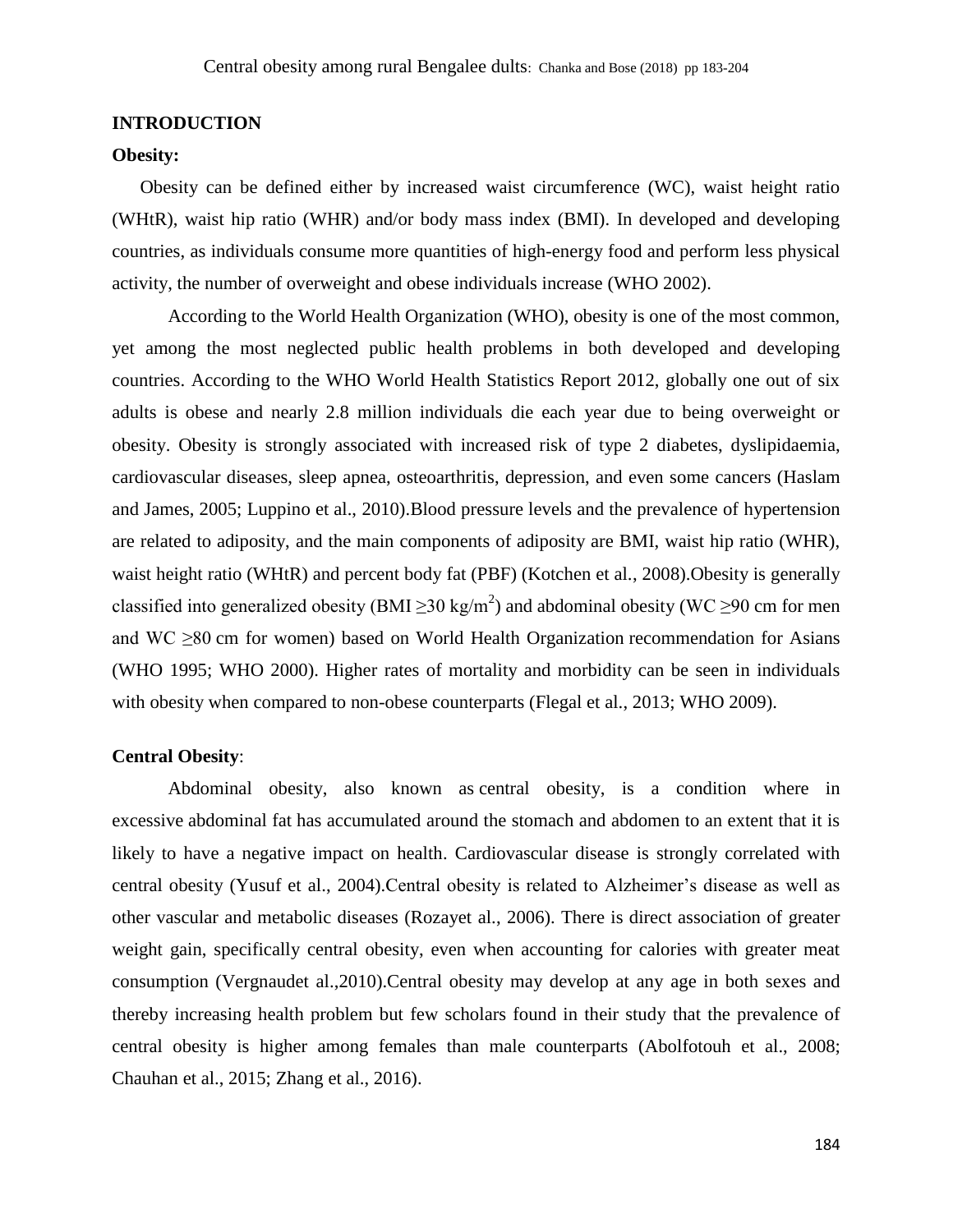#### **Prevalence of both central obesity and generalized obesity in India:**

In terms of population, India is the second most populous country in the world. With a population of 1.2 billion people, India is experiencing rapid epidemiological transition. Undernutrition caused by poverty is being rapidly replaced by obesity associated to affluence (Mohan et al. 2006). India, like other developing countries, is steadily following a trend of becoming more obese. Due to India's continued integration in global food markets, population has gained more access to unhealthy, processed food. This, combined with rising middle class incomes, is increasing the average caloric intake per individual among the both middle class and above income families (Gulati and Misra, 2017).Lack of awareness is a very important cause for increasing obesity in India. In India, the major population still lacks basic knowledge about right nutrition. Industrialization and urbanization are the major contributing factors to the increased prevalence of obesity. Few studies from different parts of India have provided evidence of the rising prevalence of obesity (Mohan et al., 2006; Bhardwaj et al., 2011; Deepa et al., 2009; Misra et al., 2008).The prevalence of generalized obesity was 24.60%, 16.60%, 11.80% and 31.30% among residents of Tamilnadu, Maharashtra, Jharkhand and Chandigarh in India, while the prevalence of central obesity was 26.60%, 18.70%, 16.90% and 36.10%, respectively**.**  Generalized to the whole country, 135 and 153 million individuals have general obesity andabdominal obesity, respectively. However, these figures have been estimated from three states (Tamil Nadu,Maharashtra, and Jharkhand) and one Union Territory (Chandigarh) of India and thereby, the results may be viewed in this light (Pradeepaet al., 2015).

Obesity is a major health problem in the present-day world. Worldwide, obesity is one of the major concerns in the urban areas. Central obesity is also a major health problem in the presentday world, which is directly associated with the mortality and morbidity among a population. The prevalence of central obesity is increasing dramatically worldwide. However, the impact of central obesity is comparatively less studied upon in the rural areas, and studies in rural areas having central obesity as a subject is hard to find. Globally there are numerous studies related to obesity and its consequences. In Indian context, though there is a good number of a study available on obesity, however the numbers of studies about central obesity among adults are considerably less. Similarly in West Bengal there is limited information available on central obesity among adults. Though, it is noteworthy to point out that, to date, there is no estimate of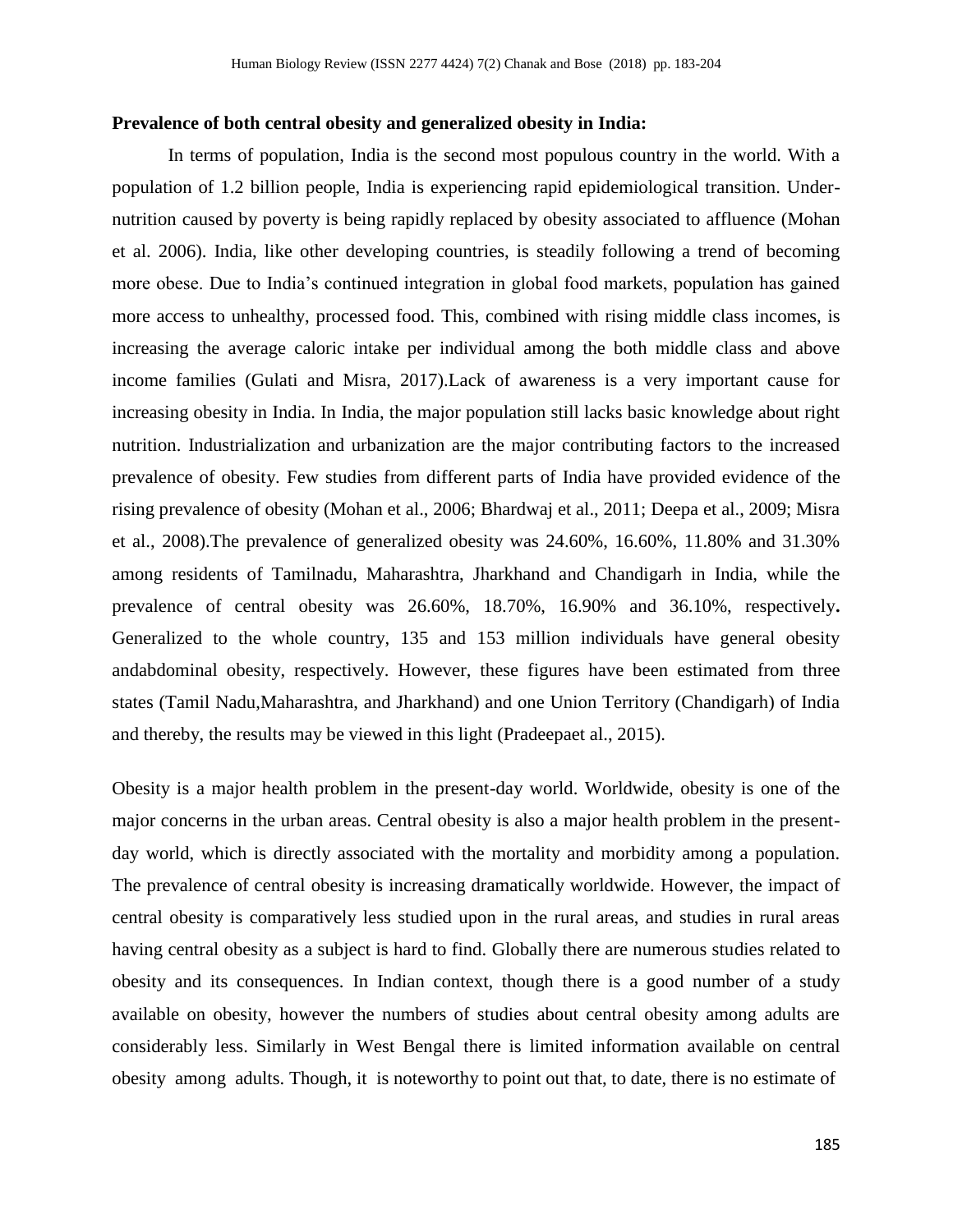the frequency of central obesity among rural adults of Ghatal Block, Paschim Medinipur, West Bengal. Hence, the present investigation is an endeavor to understand the central obesity situation of rural adults of Ghatal Block, Paschim Medinipur, West Bengal. This study aimed to estimate the prevalence of central obesity (based on WC, WHR, WHtR and CI) and its association with family income (monthly) among the rural adults of Dirghagram village of Ghatal Block, Paschim Medinipur, West Bengal.

## **METHODOLOGY**

#### **Study Area**

The present cross-sectional study was undertaken among the villagers of Dirghagram under the Mansuka I gram panchayat of Ghatal Block, Paschim Medinipur, West Bengal.

## **Study Population**

The data were collected from adult males and females of age group 18 to 86 years. A total of 310 adults (154 male and 156 female) were measured. The present study was conducted during March, 2017. A well structured schedule has been administered to collect socio-economic information (monthly family income) from each participant. Verbal consent has been taken from each participant before commencing of the study.

#### **Anthropometric measures**

Anthropometric measurements were taken by the first author (MC) using standard procedures according to Lohman et al (1988). Height (cm), weight (kg), waist circumference (WC) (cm), and hip circumference (HC) (cm) were measured. Intra-observer and inter-observer technical errors of the measurements (TEM) were calculated to determine the accuracy of the measurements using the standard procedure (Ulijaszek and Kerr, 1999). To calculate TEM, total of 50 adults, other than those covered in the present study were measured by the first author (MC). The TEM was calculated using the following standard equation:

TEM= $\sqrt{(2D^2/2N)}$ , [D= Difference between the measurements, N= Number of individuals]. The coefficient of reliability (R) was calculated from TEM using the following standard equation:

 $R = {1-(TEM)^2/SD^2}$  [SD= Standard deviation of the measurements].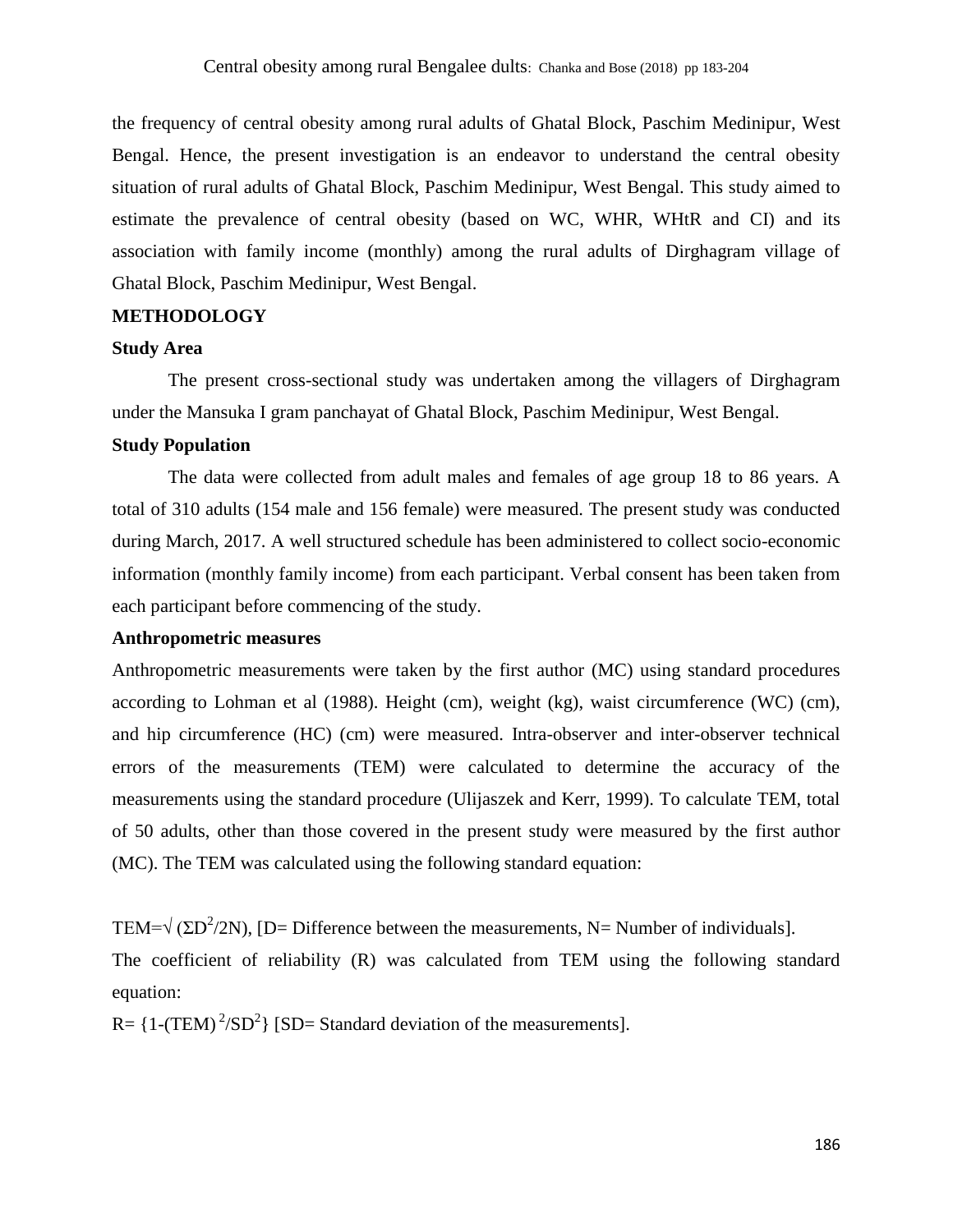The intra-observer and inter-observer TEM values were observed to be within the cut-off value (R=0.95) as recommended (Ulijaszek and Kerr, 1999). Hence, the measurements recorded in the present study were being reliable and reproducible.

Waist hip ratio (WHR), Waist height ratio (WHtR) and conicity index (CI) were derived by using following standard equations: WHR= waist circumference (cm) /hip circumference (cm); WHtR= waist circumference (cm) / height (cm); CI= waist circumference  $(m)/0.109\sqrt{m}$ [weight (kg)/height (m)] (Valdez et al., 1993).

To find out the prevalence of central obesity following standard cut-off values were used: WC (cm.)  $\geq$ 90 (male) and  $\geq$ 80 (female) (WHO 2000). WHR >0.95(male) and >0.85(female) (WHO 1989). WHtR≥0.5 for both sexes (Hsieh and Muto, 2004). CI $\geq$ 1.25 (male) and  $\geq$ 1.18 (female) (Flora et al., 2009).

Family income (monthly) was categorized by using tertiles  $(33.3<sup>th</sup>$  and  $66.7<sup>th</sup>)$ . Family income (monthly) was classified into three categories: Low income group  $(\leq 6999 \text{ INR})$ , Medium income group (7000-14999 INR), High income group (≥15000 INR). INR - Indian rupees

#### **Statistical analyses**

Descriptive statistics of all anthropometric characteristics by sex was computed. Independent sample t-test was performed to test the significant differences in mean anthropometric characteristic by sex of the studied population. One way ANOVA test was performed to test the significant difference in mean anthropometric variables with family income (monthly) groups among both sexes. Chi square  $(\chi^2)$  test was also performed to test for significance difference in prevalence of nutritional status based on WHR, WHTR, and CI. All statistical analyses were undertaken by using the IBM SPSS Statistical Packages (version 16.0). The p-values of  $p \le 0.05$ ,  $p \le 0.01$  and  $p \le 0.001$  were considered to be statistically significant.

#### **RESULTS**

Descriptive statistics (Mean  $\pm$ SD) of anthropometric and derived variables among studied participants are presented in *Table 1*. The mean height and weight of males and females were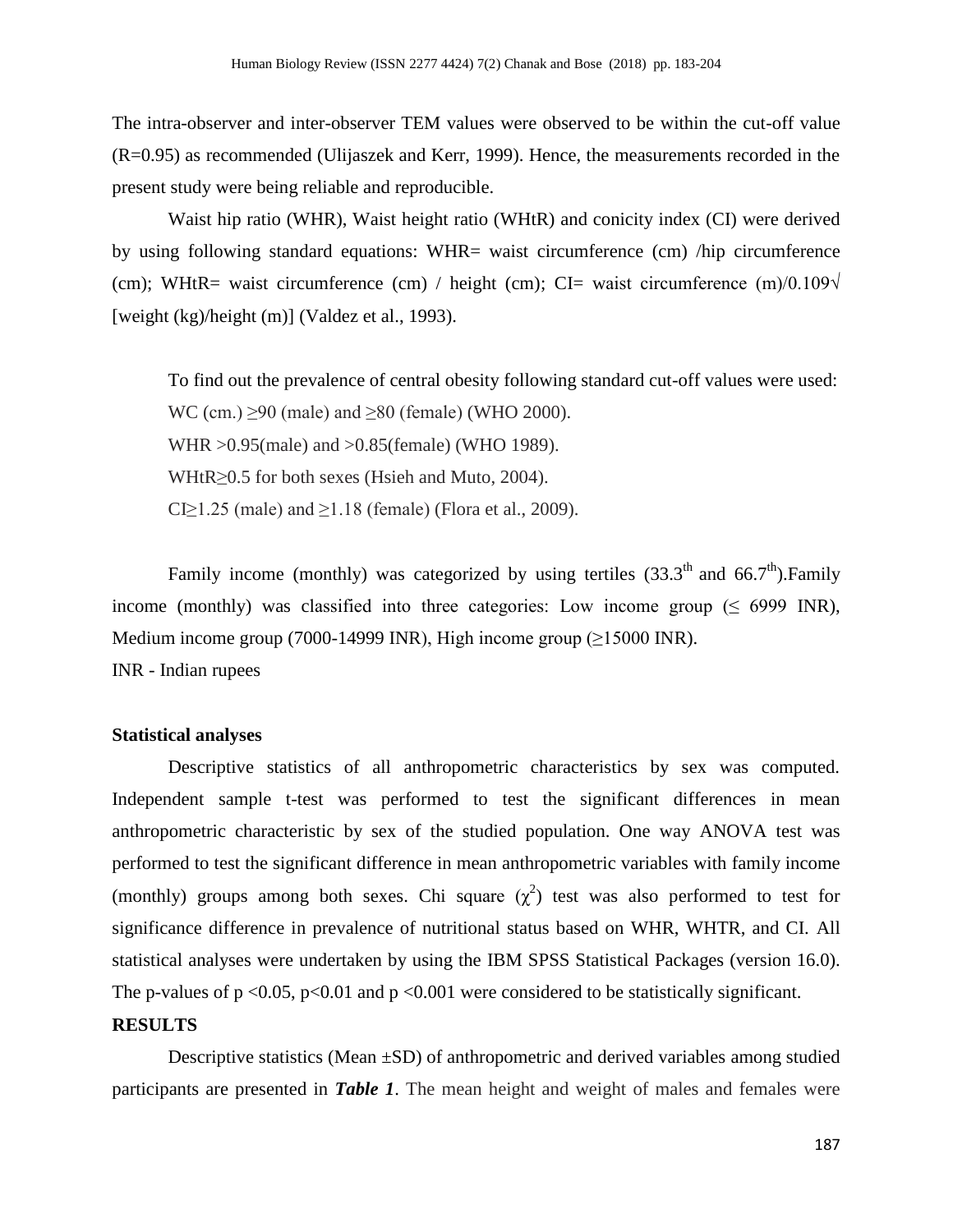164.89 ( $\pm$ 6.63) cm and 56.30( $\pm$ 9.62) kg; and 151.54 ( $\pm$ 6.91) cm 50.03( $\pm$ 10.60) kg respectively. Mean WC (cm) was found to be more or less similar among both sexes (81.27in males and 81.80in females).Mean HC (cm) was higher in females (90.27cm) than in males (88.30cm). It was found that males had a statistically significant ( $p<0.05$ ) higher mean WHR (0.92  $\pm$ 0.06) than females (0.91  $\pm$ 0.06). Similarly, mean WHtR was higher in females than in males (0.54 and 0.49) respectively. The mean values of CI also higher among the female  $(1.31 \pm 0.10)$  individuals than the males (1.28±0.09).By using independent sample t-test, it was observed that there were significant statistical differences between male and female individuals in height(cm)  $(p<0.001)$ , weight (kg) (p<0.001), HC(cm) (p<0.05), WHR (p<0.05), WHtR (p<0.001) and CI (p<0.01).

The prevalence of central obesity among the studied participants is presented in *Table 2.* Based on WC (cm) cut-offs,the prevalence of central obesity was higher in females than in males (55.8% and 19.5% respectively).Similarly, WHR showed a higher prevalence in females than in males (87.2% and 35.7% respectively).Based on WHtR cut-offs, it was observed that female participants had a higher prevalence of central obesity than males (73.7% and 44.2% respectively).On the basis of CI cut-offs considered in present study, females were more centrally obese than males (87.2% and 57.8% respectively).The overall result of the table demonstrated a highly significant (p<0.001) association between sex and central obesity.

The anthropometric and derived variables among different family income groups in male participants are depicted in *Table 3a*. It has been observed that among male participants the mean height (cm), weight (kg), WC (cm), HC (cm), WHR, WHtR, CI increased from low income group to high income group. Using ANOVA, it has been observed that significant differences in height (cm)  $(p<0.05)$ , Weight (kg)  $(p<0.01)$ , WC (cm)  $(p<0.001)$ , HC (cm) ( $p<0.01$ ), WHR ( $p<0.05$ ), WHtR ( $p<0.01$ ) and CI ( $p<0.05$ ) between the low income group ( $\leq$ 6999 INR), medium income group (7000-14999 INR), and high income group ( $\geq$ 15000 INR).

The same analysis in female participants is presented in *Table 3b*. It has been observed that among female participants the mean height (cm), weight (kg), WC (cm), HC (cm), WHR, WHtR, CI increased from low income group to high income group. Using ANOVA, it has been observed that significant differences in weight (kg) (p<0.01), WC (cm) (p<0.001), HC (cm) ( $p<0.01$ ), WHtR ( $p<0.01$ ) and CI ( $p<0.05$ ) between the low income group ( $\leq 6999$  INR), medium income group (7000-14999 INR), and high income group ( $\ge$ Rs. 15000 INR). However,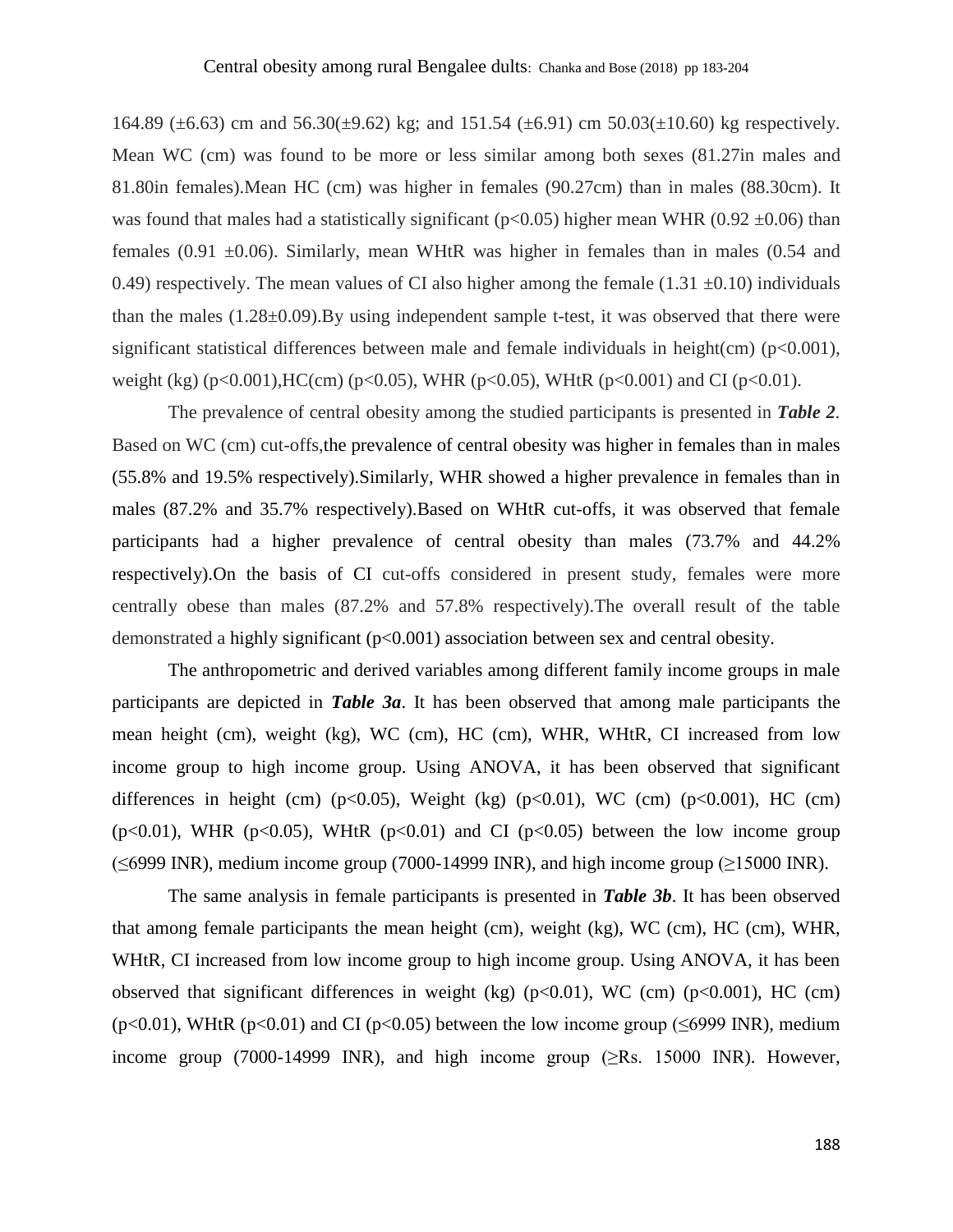differences in height (cm.) and WHR were not statistically significant between these three categories.

The monthly income wise prevalence of central obesity among the studied participants is presented in *Table 4*. This table indicated that the prevalence of central obesity increased from low income group to high group among both sexes. While considering CI, it was observed that in males the prevalence of central obesity was similar in both low income group (50.0%) as well as high income group (50.8%). In addition to that, WC (cm) had a significant association with family income (monthly) among males ( $p<0.001$ ) and females ( $p<0.05$ ).WHR and WHtR had significant association with family income among males ( $p<0.05$ ;  $p<0.01$  respectively). The CI had a significant association with family income (monthly) among males  $(p<0.05)$  as well as females  $(p<0.01)$ .

#### **DISCUSSION**

The present study evaluated that the anthropometric assessment of central obesity among rural adults of Ghatal Block, Paschim Medinipur, West Bengal. It demonstrated that females were more centrally obese than males based on WC (55.8% females and 19.5% males), WHR (87.2% females and 35.7% males), WHtR (73.7% females and 44.2% males) and CI (87.2% females and 57.8% males). A highly significant association existed between sex and central obesity ( $p < 0.001$ ). In addition to that, one way ANOVA analysis and Chi-square  $(x^2)$  test on most of the anthropometric and derived variables showed a statistically significant increase from low income group to high income group among both male and female participants  $(p<0.001; p<0.01;$ p<0.05).Therefore the present study revealed that the family income (monthly) was associated with increasing central obesity among both sexes (males and females).

Numerous studies (Abolfotouh et al., 2008; Veghari et al., 2016;Bakiret al., 2017;Goon et al., 2014;Chauhan et al., 2015) have been done in different parts of world(Egypt, Iran, Syria, South Africa, India) on the prevalence of central obesity and they have revealed significantly higher prevalence of central obesity in females than males. Most of the studies have used WC (cm) and WHR parameter to evaluate the prevalence of central obesity among adults. On the basis of WC (cm) and WHR the prevalence of central obesity ranged from 31.4% to 96.0% and 43.5% to 100.0% respectively. The present study showed 55.8% and 87.2% females were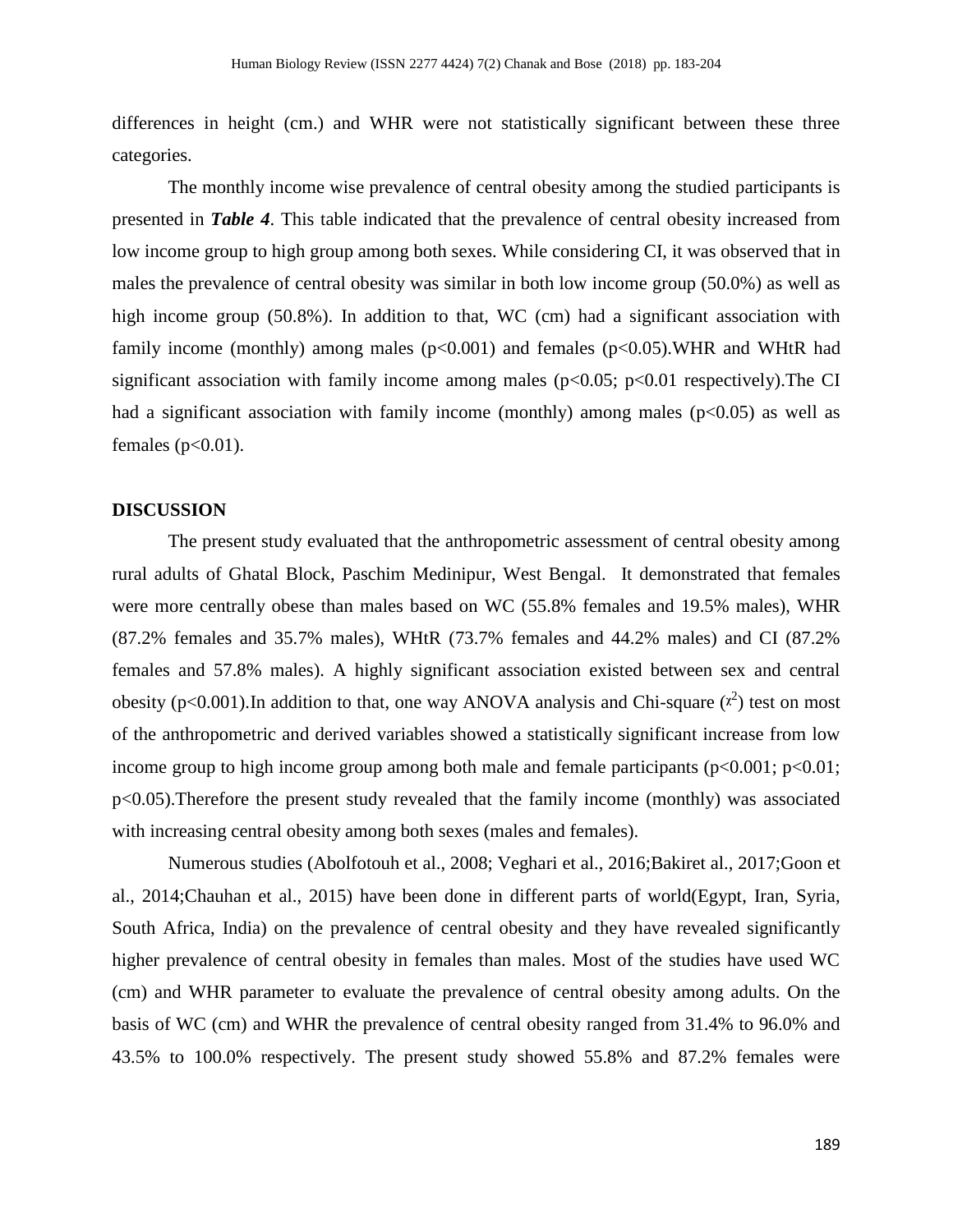centrally obese when used both WC (cm) and WHR cut-offs which corroborate with the earlier studies.

In the present study, it was observed that females were more centrally obese (WHtR and WC) than males but some scholars found in their studies that males had higher prevalence of central obesity than females when WHtR (Lopez-Sobaleret al., 2016; Goon et al., 2014) and WC (cm) (Nalawade et al., 2012) were utilized andthese findings werein contradiction with the present study.

In our study, there were three income groups, low income group ( $\leq 6999$  INR), medium income group (7000-14999 INR) and high income group  $(\geq 15000 \text{ INR})$ . Mean height (cm), weight (kg), WC (cm), HC (cm), WHR, WHtR, CI increased from low income group to high income group among both sexes *(Tables 3a and 3b)*.Central obesity has shown a significant increase in accordance with the family income(monthly)*(Table 4)*. Similar results were also observed in some of the earlier studies (Basuet al., 2013; Pradeepaet al., 2015). However, some studies have reported that central obesity increased in lower income groups(Sousaet al., 2011; Wu et al., 2014) and a few others have reported that the middle income groups (Zhang et al., 2016) had higher central obesity. Yi et al. (2017) and Yoon et al. (2006) independently studied Chinese adults and Korean adults respectively and reported that females with high income presented a relative decrease of central obesity but in case of males, central obesity increased from low income group to high income group. In present study it has been clearly observed that, central obesity in both sexes, were closely associated with their level of economy. The reason behind the phenomenon was consumption of high calorie food as abundant availability and comparatively less energy expenditure as required (Monteiro et al., 2001; Yoon et al., 2006).Therefore, on the basis of findings of the present study, we can confirm that income (monthly) is a risk factor for central obesity.

To compare our present study with other studies *(Tables 5 and 6)*, it has been observed in most of the studies Egypt (Abolfotouh et al., 2008), Iran (Veghari et al., 2016), South Africa (Goon et al., 2014), Bangladesh (Siddiquee et al., 2015) and India (Chauhan et al., 2015) the number of centrally obese (WC and WHR) females were higher than males *(Figures 2 and 3)*. Figure 2 demonstrated the females of India (Chauhan et al., 2015) were highest in prevalence of central obesity in respect of WC (65.7%) followed by females of the present study (55.8%) and the Iranian females (54.4%).On the other hand males have shown consistently lower prevalence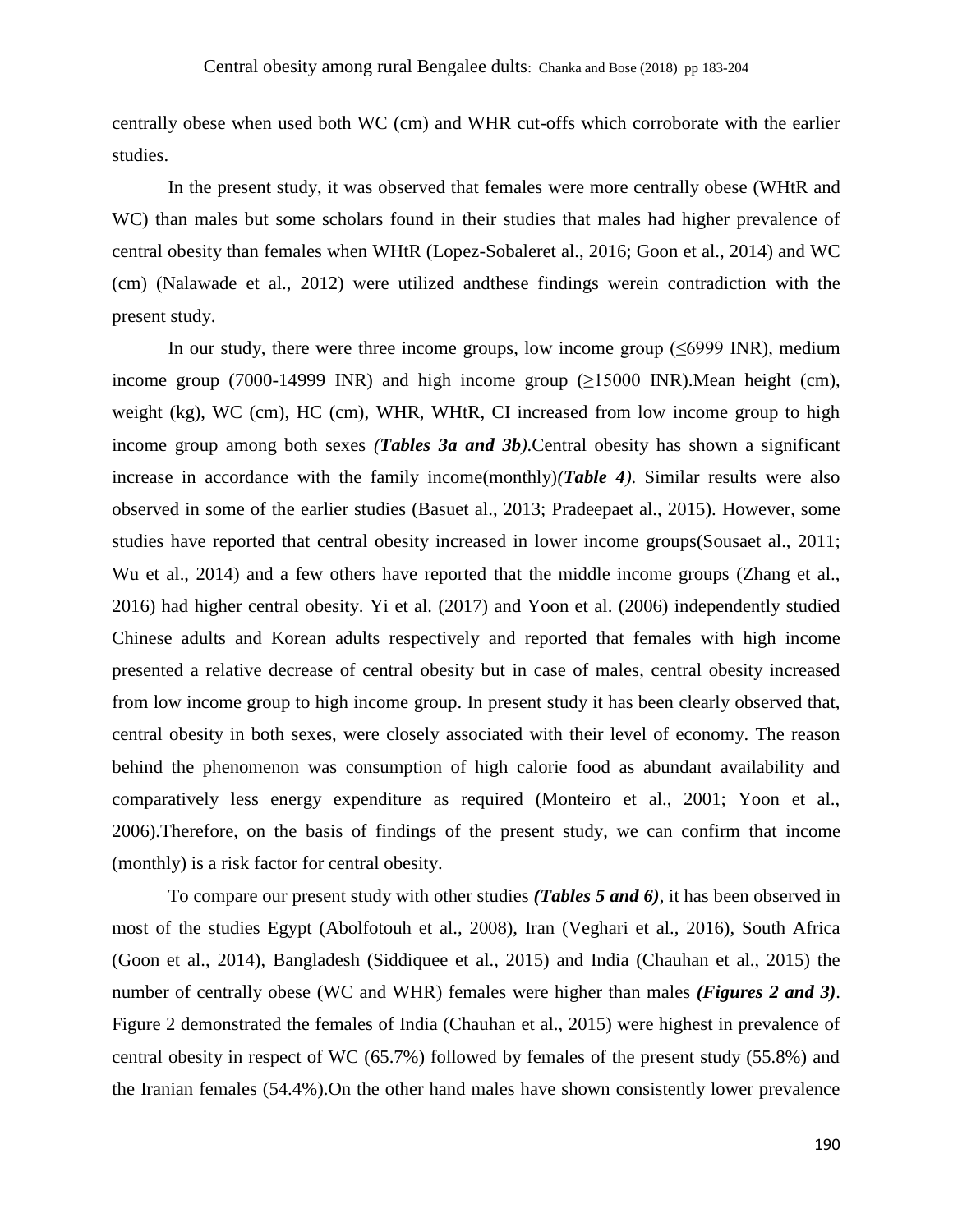in comparison to females in all the studies mentioned *(Figure 2)*.In this context, the present study demonstrated the prevalence of central obesity (WHR) among female adults (87.2%) was higher in comparison to the other countries *(Figure 3)*.Bangladesh (Siddiquee et al., 2015) has shown the second highest prevalence (79.1%) on female central obesity. Iranian adult (Turkman and non-Turkman) males (62.7%) and females(63.1%) have shown almost equal prevalence of central obesity (WHR).In Indian context, interestingly a study conducted in West Bengal (Sarkar et al., 2009) showed 100.00% central obesity (WHR) among both sexes. The present study revealed the lowest prevalence of male central obesity i.e. 35.7% followed by Karnataka adult males (36.8%) *(Figure 4)*.

#### **CONCLUSION**

In conclusion, the main findings of the present study may be summarized as follows:

1. Overall prevalence of central obesity based on WC (cm), WHR, WHtR and CI among the rural adults of Dirghagram village, Paschim Medinipur, West Bengal was 37.7%, 61.6%, 59.0% and 72.6% respectively. The prevalence of central obesity was higher among females than males based on WC (55.8% females and 19.5% males), WHR (87.2% females and 35.7% males), WHtR (73.7% females and 44.2% males) and CI (87.2% females and 57.8% males); there was a highly significant association between sex and central obesity.

2. Mean height (cm), weight (kg), WC (cm), HC (cm), WHR, WHtR and CI increased from low income group to high income group in both sexes. The prevalence of central obesity increased with monthly family income among both sexes and monthly family income was significantly associated with central obesity among both sexes except WHR and WHtR among females.

The present study highlighted the problem of central obesity among rural adults, especially among females which may have serious public health implications. Government and health department should put an effort to improve people's awareness of central obesity among rural adults. There should be increased awareness about performing physical activity and limiting consumption of high energy food in daily life of people.

## **ACKNOWLEDGEMENTS**

The authors gratefully acknowledged to all the participants of Dirghagram village for their cooperation and patience. Authors would like to acknowledge the Department of Anthropology, Vidyasagar University, Midnapore for providing necessary support to conduct the fieldwork. The authors would also like to express their thanks to Soma Pal, Dr. Koel Mukherjee,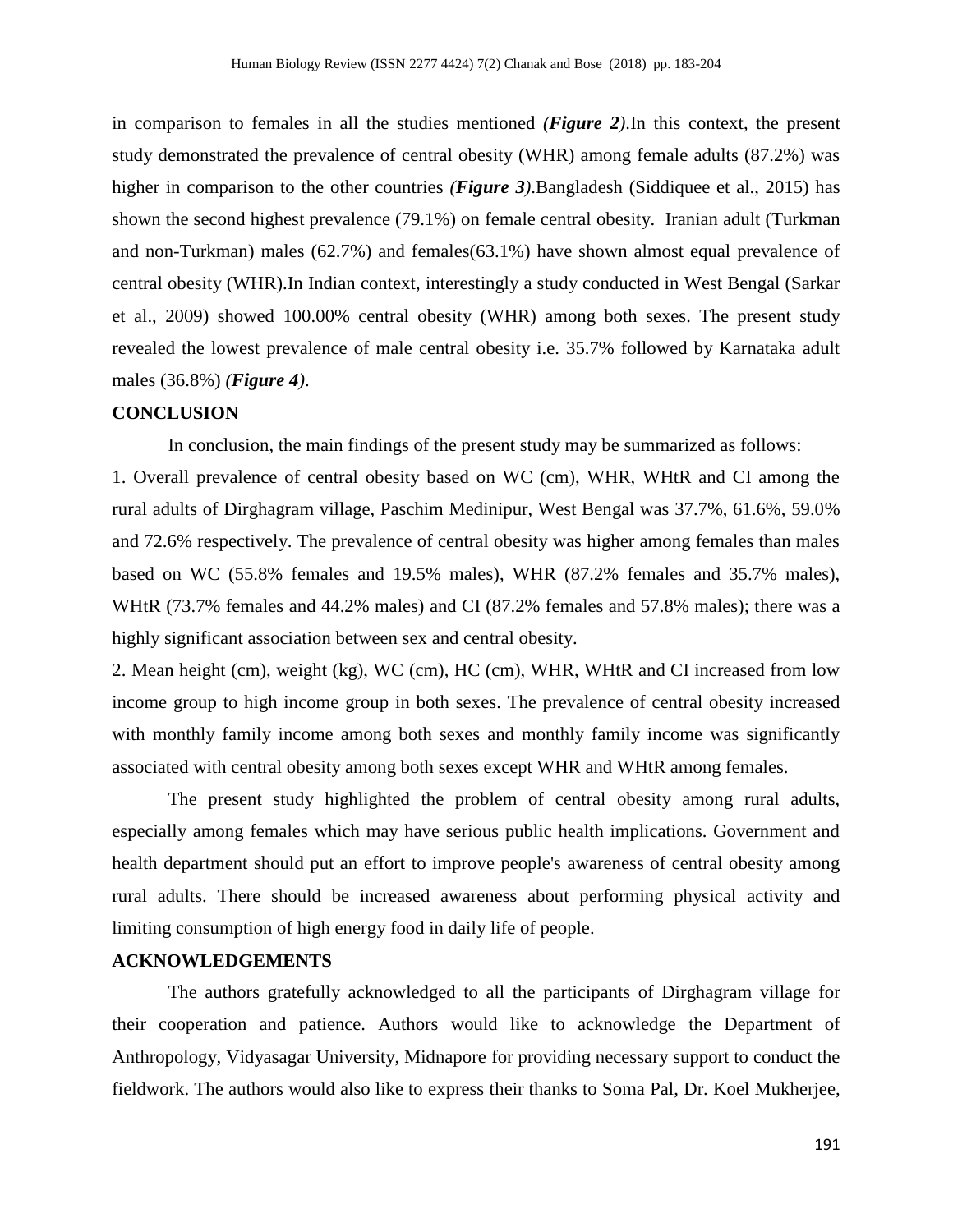Pratim Roy for their support and cooperation.The financial assistance of the University Grants Commission (Government of India) under the Special Assistance Programme (SAP) is also acknowledged.

**Research Funding:** University Grants Commission (Government of India) under the Special Assistance Programme (SAP)

**Statement of Conflict:** The authors declare no conflict of interest.

**Authors Contributions: MC designed the study and collected the data. Data entry and analyses were performed by her. She also prepared and edited the manuscript. KB designed the study, analysed the data and edited the manuscript.**

## **REFERENCES**

- 1. Abolfotouh MA, [Soliman](https://www.ncbi.nlm.nih.gov/pubmed/?term=Soliman%20LA%5BAuthor%5D&cauthor=true&cauthor_uid=18557452) LA, [Mansour](https://www.ncbi.nlm.nih.gov/pubmed/?term=Mansour%20E%5BAuthor%5D&cauthor=true&cauthor_uid=18557452) E, [Farghaly ME and Dawaiaty AA.](https://www.ncbi.nlm.nih.gov/pubmed/?term=Farghaly%20M%5BAuthor%5D&cauthor=true&cauthor_uid=18557452) 2008. Central obesity among adults in Egypt: prevalence and associated morbidity.*East Mediterr Health J*, **14**: 57-68.
- 2. Bakir MA, Hammad K, Mohammad L. 2017. Prevalence of obesity, central obesity, and associated socio-demographic variables in Syrian women using different anthropometric indicators.*Anthropol Rev*,**80**: 191–205.
- 3. Basu G,Baur B,Mondal S,Chatterjee C,Saha D,Roy SK. 2013. Risk Factors of Obesity among 15-64 Yrs Age Group: Picture in a Village of West Bengal. *IOSR-JDMS*, **6**: 1-7.
- 4. Bhardwaj S, Misra A, Misra R, Goel K, Bhatt SP, Rastogi KV. 2011. High prevalence of abdominal, intra-abdominal and subcutaneous adiposity and clustering of risk factors among urban Asian Indians in North India. *PLoS One*,**6**: e24362.
- 5. Bindhu A, Thankam K, Jose R, Benny PV, Beevi N, Haran JC. 2014.Prevalence of obesity and overweight among adults in a rural area in Trivandrum-a cross sectional study.*Int J Prev Ther Med*, **2**:1-4.
- 6. Chauhan RC, Chauhan NS, Manikandan, Purty AJ, Mishra AK and Singh Z. 2015. Obesity among adult population of a rural coastal area in South India. *Int J Sci Rep*, **1:155**-158.
- 7. Deepa M, Farooq S, Deepa R, Manjula D, Mohan V. 2009. Prevalence and significance of generalized and central body obesity in an urban Asian Indian population in Chennai, India (CURES: 47). *Eur J Clin Nutr,***63**:259-267.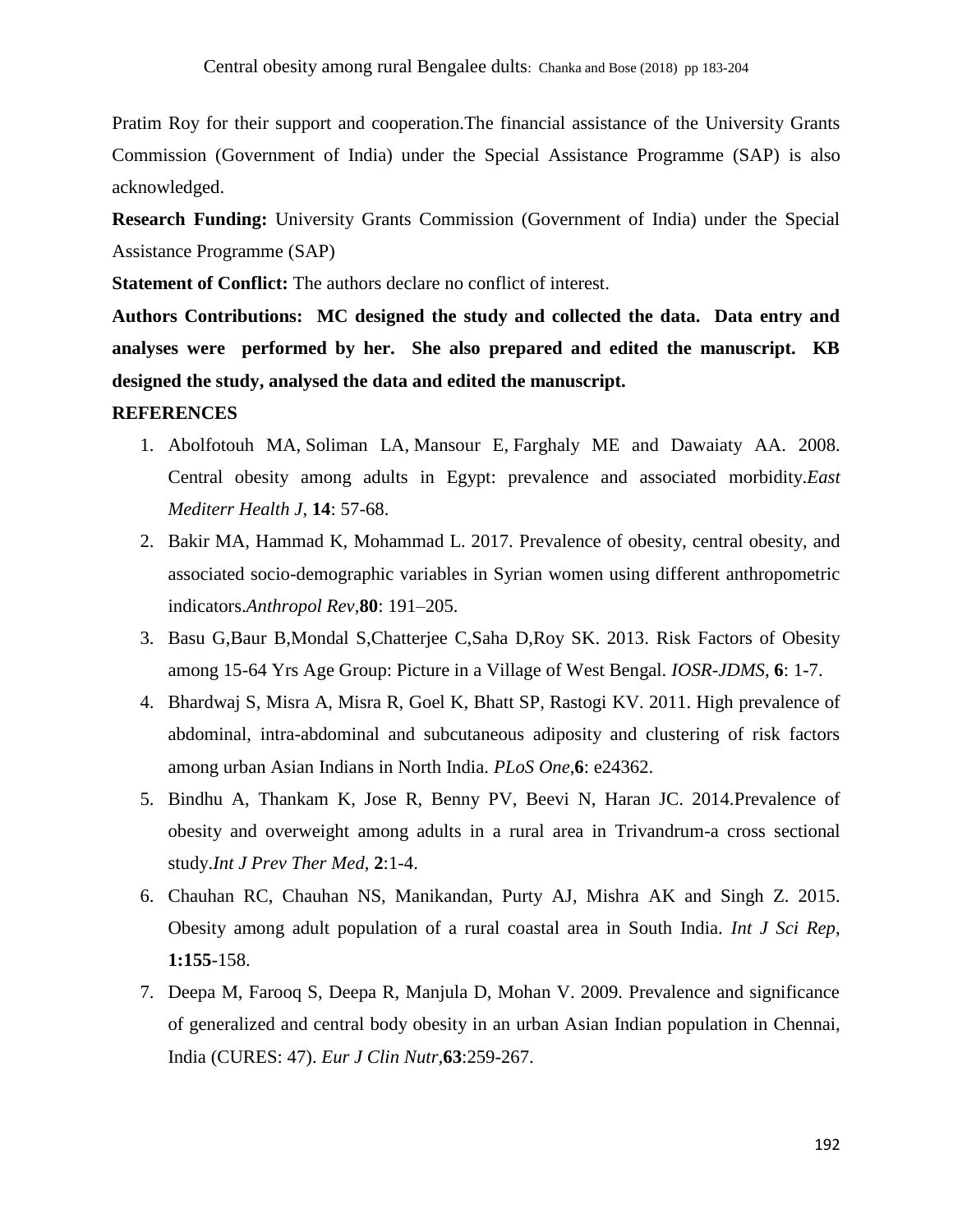- 8. Flegal KM, Kit BK, Orpana H, Graubard BI. 2013. Association of all-cause mortality with overweight and obesity using standard body mass index categories: a systematic review and meta-analysis. *JAMA*, **309**:71–82.
- 9. Flora MS, Massie-Taylor CGN, Rahman M. 2009.Conicity Index of adult Bangladeshi population and their socio-demographic characteristics. *Ibrahim Med Coll J,* **3**:1-8.
- 10. Goon DT, Maputle MS,Olukoga A, Lebese R, Khoza LB, Mothiba TM. 2014. Anthropometrically determined abdominal obesity among nurses in Vhembe and Capricorn Districts, Limpopo, South Africa. *Biomed Res*, **25**: 567-572.
- 11. Gulati S, Misra A. 2017.Abdominal obesity and type 2 diabetes in Asian Indians: Dietary strategies including edible oils,cooking practices and sugar intake. *Eur J Clin Nutr*, 71:850-857.
- 12. Haslam DW, James WP.2005. Obesity. *Lancet*, **366**: 1197-1209.
- 13. Hsieh SD, Muto T. 2004. A simple and practical index for assessing the risk of metabolic syndrome during the routine heath checkups. *Nippon Rinsho*, **62**: 1143-1149.
- 14. Kaur J, Singh M, Pal Singh Batra A, Garg R, Kaur M and Punia N. 2013. Blood pressure and obesity variation among population of Amritsar district. *Int J of Basic App Med Sci*, **3:**113-121.
- 15. Kotchen T.A., Grim C.E., Kotchen J.M., Krishnaswami S., Yang H., Hoffmann R.G. and McGinley E.L. 2008. Altered relationship of blood pressure to adiposity in hypertension. *Am J Hypertens,* **21**: 284-289.
- *16.* Lohman TG, Roche AF, Martorell R. 1988. *Anthropometric Standardization Reference Manual.* Human Kinetics Books: Chicago, IL.
- 17. Lopez-Sobaler AM, Aparicio A, Aranceta-Bartrina J, Gil A, Gonzalez-Gross M, Serra-Majem L, Varela-Moreiras G and Ortega RM. 2016. Overweight and general and abdominal obesity in a representative sample of Spanish adults: findings from the ANIBES study. *Biomed Res Int*, **2016**:8341487.
- 18. Luppino FS,de Wit LM,Bouvy PF,Stijnen T,Cuijpers P,Penninx BW, Zitman FG. 2010. Overweight, obesity, and depression: a systematic review and metaanalysis of longitudinal studies. *Arch Gen Psychiatry*, **67**: 220-229.
- 19. Misra A, Khurana L. 2008. Obesity and the metabolic syndrome in developing countries. *J Clin Endocrinol Metab,* **93**: S9-30.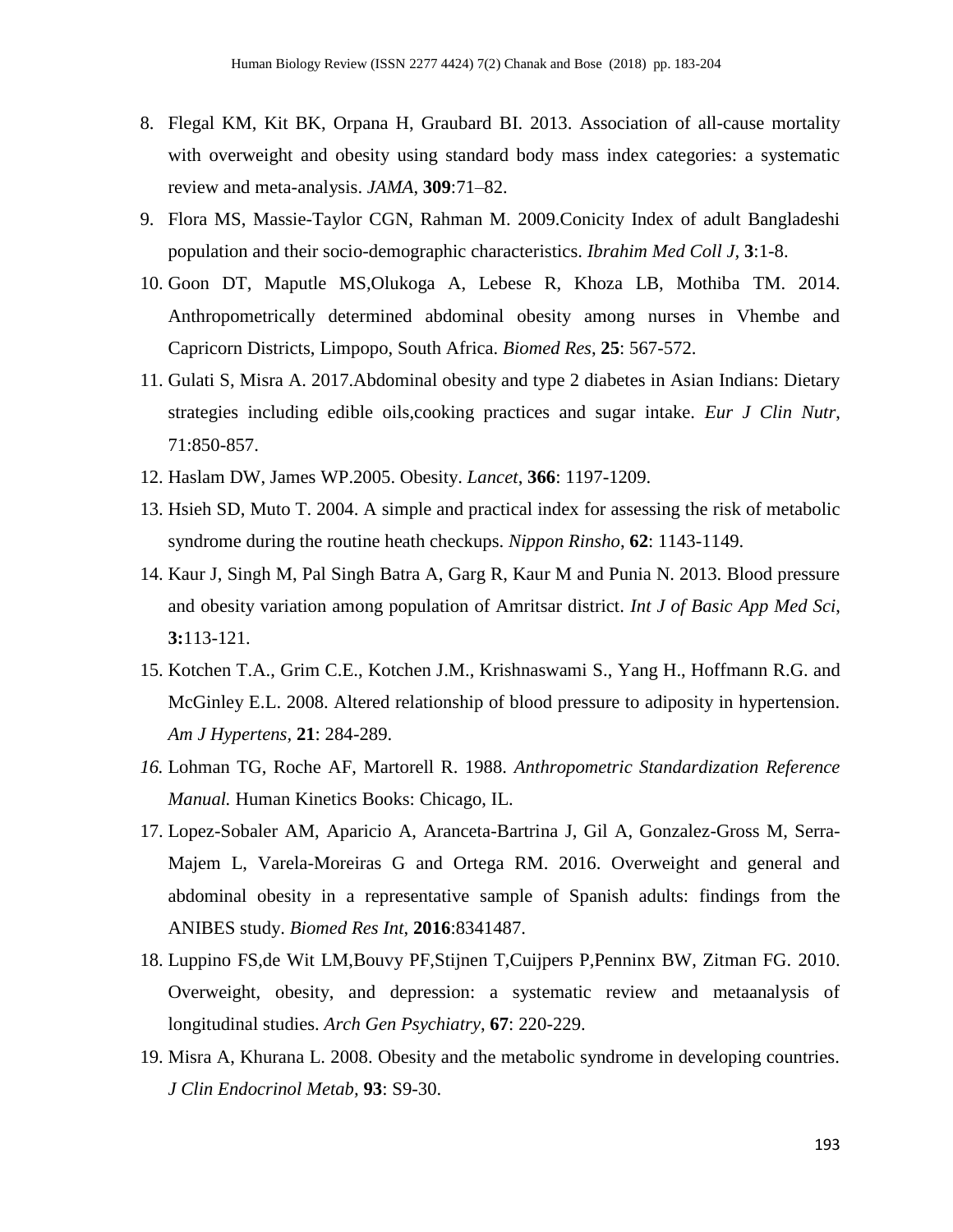- *20.* Mohan V, Deepa R. 2006. Obesity & abdominal obesity in Asian Indians. *Indian J Med Res,* **123**: 593-596.
- 21. Monteiro CA, Conde WL, Popkin BM**.** 2001. Independent effects of income and education on the risk of obesity in the Brazilian adult population. *J Nutr*,**131**:881S– 886S.
- 22. Nagendra K, Nandini C, Belur M. 2017. A community based study on prevalence of obesity among urban population of Shivamogga, Karnataka, India. *Int J Community Med Public Health,* **4**:96-99.
- 23. Nalawade S, Prabhu D. 2012. Prevalence of Obesity and Abdominal Obesity in Working Adults of Mumbai Population. *Int J Med Sci,* **5**: 52-54.
- 24. Pradeepa R, Anjana RM, Joshi SR, Bhansali A, Deepa M, Joshi PP, Dhandania VK, Madhu V, Rao PV, GeethaL, Subashini R, Unnikrishnan R, Shukla DK, Kaur T, Mohan V, Das AK. 2015. Prevalence of generalized & abdominal obesity in urban and rural Indian-the ICMR-INDIAB Study (Phase-I) [ICMR-INDIAB-3]. *Indian J Med Res*, **142**:139-150.
- *25.* Razay G, Vreugdenhil A, Wilcock G. 2006. Obesity, abdominal obesity and Alzheimer disease. *Dement Geriatr Cogn Dis,* **22**:173–176.
- *26.* Sarkar D, Mondal N and Sen J. 2009. Obesity and blood pressure variations among the Bengali Kayastha population of North Bengal, India.*J Life Sci,* **1**: 35-43.
- 27. Siddiquee T, Bhowmik B, Da Vale Moreira NCDV, Mujumder A, Mahtab H, Khan AKA, Hussain A. 2015. Prevalence of obesity in a rural Asian Indian (Bangladeshi) population and its determinants. *BMC Public Health*, **15**:860.
- 28. Sousa TF, Nahas MV, Silva DAS, Duca GFD, Peres MA. 2011. Factors associated with central obesity in adults from Florainopolis,Santa Caterina:a population based study. *Rev Bras Epidemiol*, **14:**296-309.
- 29. Ulijaszek SJ, Kerr DA. 1999. Anthropometric measurement error and the assessment of nutritional status. *Bri J Nutr*, **82**: 165-177.
- 30. Valdez R, Seidell JC, Ahn YI, Weiss KM.1993.A new index of abdominal adiposity as an indicator of risk for cardiovascular disease. A cross-population study.*Int J Obes Relat Metab Disord*, **17**:77-82.
- 31. Veghari G, Sedaghat M, Banihashem S, Moharloei P, Angizeh A, Tazik E, Moghaddami A, Kordi K, Honarvar MR. 2016. Prevalence of general, abdominal and waist-to-hip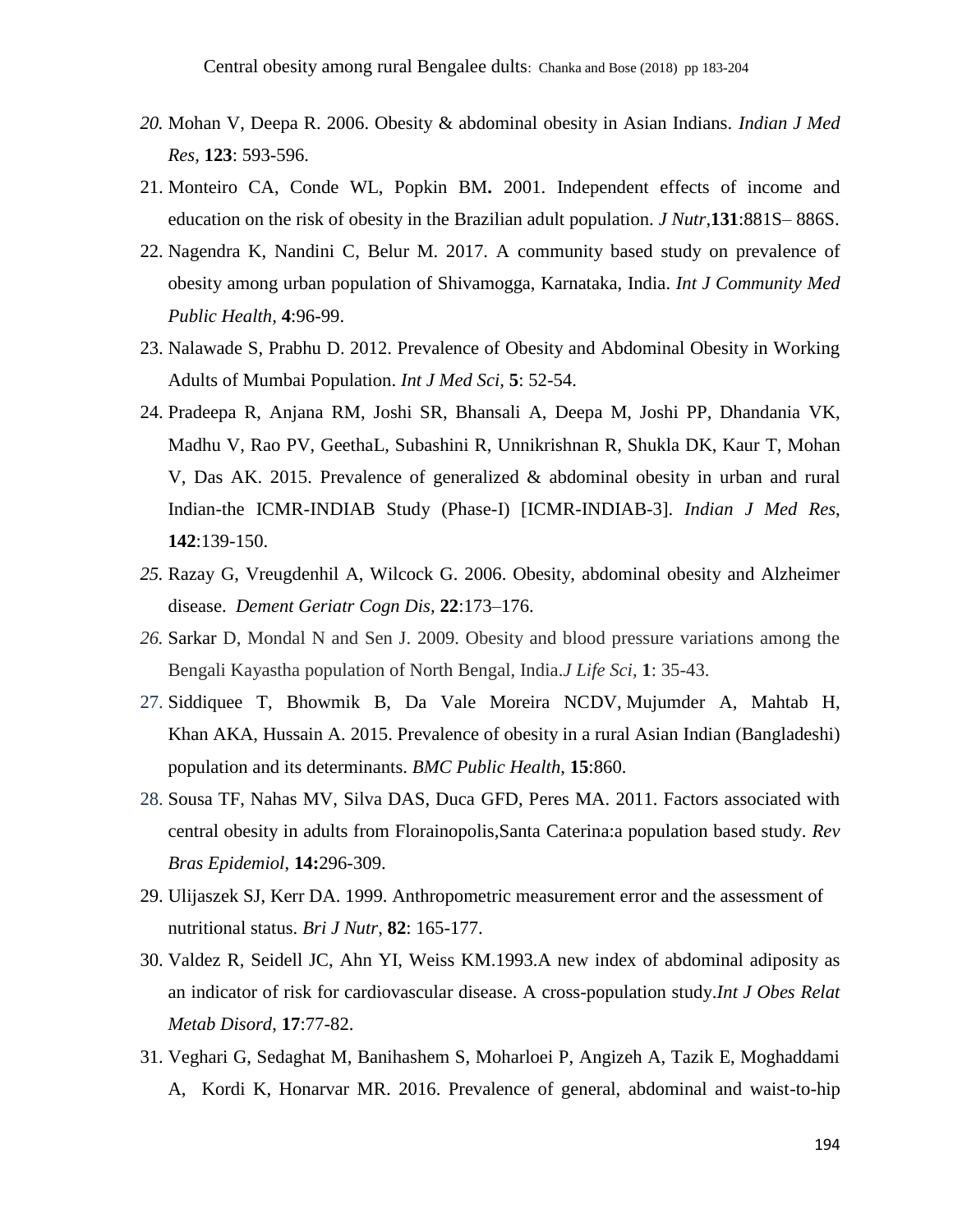ratio obesity among adults in the north of Iran: An ethnical comparative study. *Int J Med Res Health Sci,* **5**:219-225.

- 32. Vergnaud AC, Norat T,Romaguera D,Peeters PHM. 2010. Reply to A Astrup et al. *Am J Clin Nutr*, **92**:1275-1276.
- 33. Vergnaud AC, Norat T,Romaguera D,MouwT,MayAM,TravierN,LuanJ, WarehamN,SlimaniN, Rinaldi S, Couto E, Clavel-Chapelon F,Boutron-Ruault MC, Cottet V, Palli D, Agnoli C, Panico S, Tumino R,Vineis P, Agudo A, Rodriguez L, Sanchez MJ, Amiano P, Barricarte A,Huerta JM, Key TJ, Spencer EA, Bueno-de-Mesquita B, Buchner FL,Orfanos P, Naska A, Trichopoulou A, Rohrmann S, Hermann S, Boeing H, Buijsse B, Johansson I, Hellstrom V, Manjer J, Wirfalt E, Jakobsen MJ,Overvad K, Tjonneland A, Halkjaer J, Lund E, Braaten T, Engeset D, Odysseos A,Riboli E, PeetersPHM. 2010.Meat consumption and prospective weight change in participants of the EPIC-PANACEA study.*Am J Clin Nutr*, **92**:398-407.
- 34. World Health Organization (WHO).1989. *Measuring obesity: classification and description of anthropometric data.*Reporton a WHO consultation on the epidemiologyof obesity, Warsaw, 21–23 October1987. Copenhagen: World Health OrganizationRegional Office for Europe.
- 35. World Health Organization (WHO). 1995. *Physical status: The use of and interpretation of anthropometry*. Report of a WHO Expert Committee. Technical Report Series no. 854. Geneva: World Health Organization.
- 36. WHO/IASO/IOTF. 2000.*The Asia-Pacific perspective: redefining obesity and its treatment*. Melbourne: Health Communications Australia.
- 37. World Health Organization (WHO).2002. *The world health report 2002- reducing risks, promoting healthy life*. Geneva: World Health Organization.
- 38. World Health Organization (WHO). 2009. *Global health risks: mortality and burden of disease attributable to selected major risks*. Geneva: World Health Organization.
- 39. World Health Organization (WHO). 2012. World Health Statistics 2012. Geneva:World Health Organization.
- 40. Wu S, Wang R, Jiang A, Ding Y, Wu M, Ma X, Zhao Y, He J. 2014. Abdominal obesity and its association with health-related quality of life in adults: a population-based study in five Chinese cities. *Health Qual Life Outcomes,* **12**:1-11.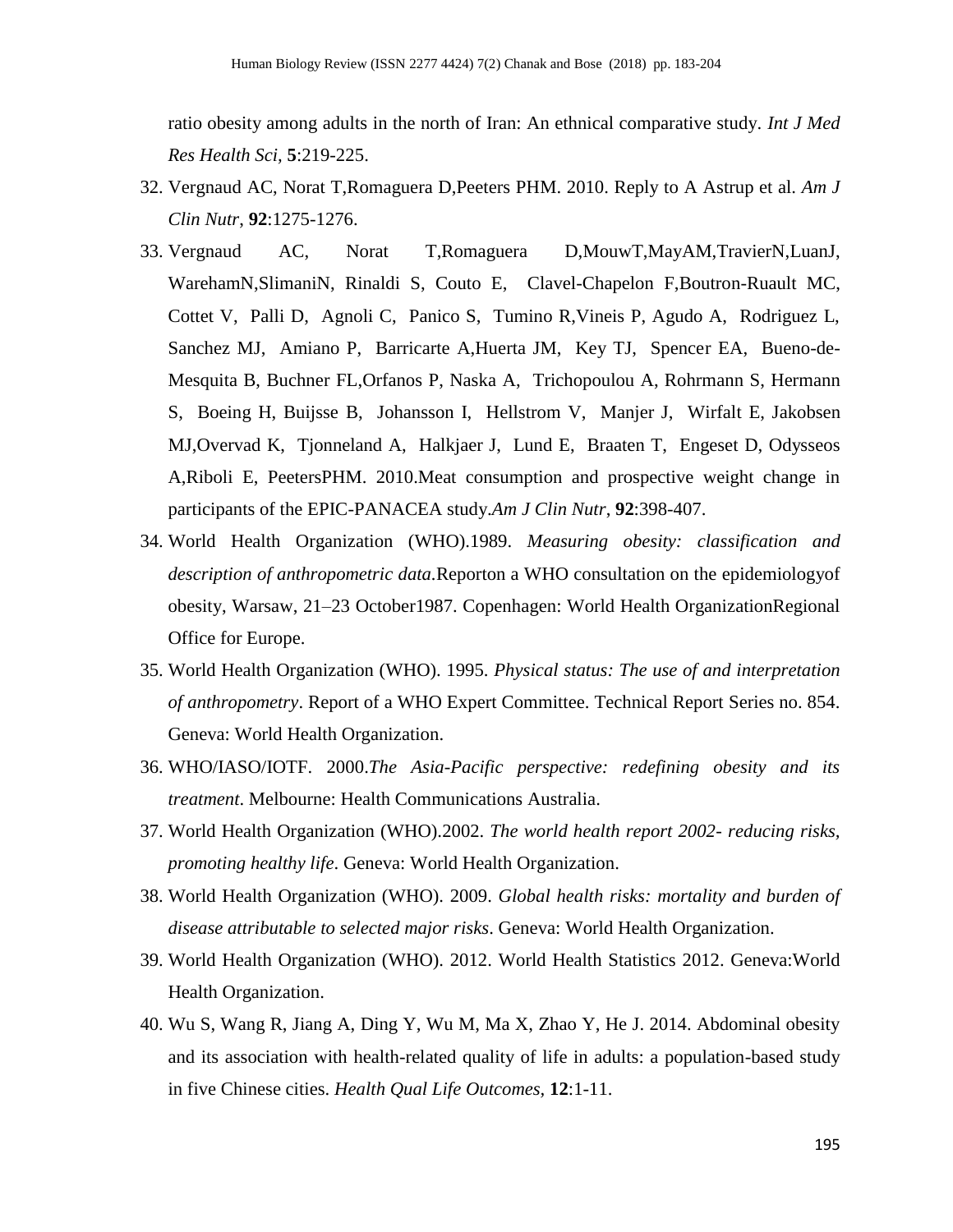- 41. Yi Z, Yun, YU FH, Tao YU, Mei YD, Yun ZL, Feng LX, Hua ZW. Changes in waist circumference and abdominal obesity among Chinese adults over a ten-year period. *Biomed Environ Sc,* **30**: 315-322.
- 42. Yoon YS, Oh SW, Park HS. 2006. Socioeconomic status in relation to obesity and abdominal obesity in Korean adults: A focus on sex differences. *Obesity*, **14**: 909-919.
- 43. Yusuf S, Hawken S, Ounpuu S, Dans T, Avezum A, Lanas F, McQueen M, Budaj A, Pais P, Varigos J, Lisheng L, INTERHEART Study Investigators*.* 2004*.* Effect of potentially modifiable risk factors associated with myocardial infarction in 52 countries (the INTERHEART study): case-control study. *[Lancet,](https://en.wikipedia.org/wiki/The_Lancet)* **364**:937–952*.*
- 44. Zhang P, Wang R, Gao C, Jiang L, Lv X, Song Y, Li B. 2016. Prevalence of central obesity among adults with normal BMI and its association with metabolic diseases in Northeast China. *PLoS ONE*, **11**:1-10.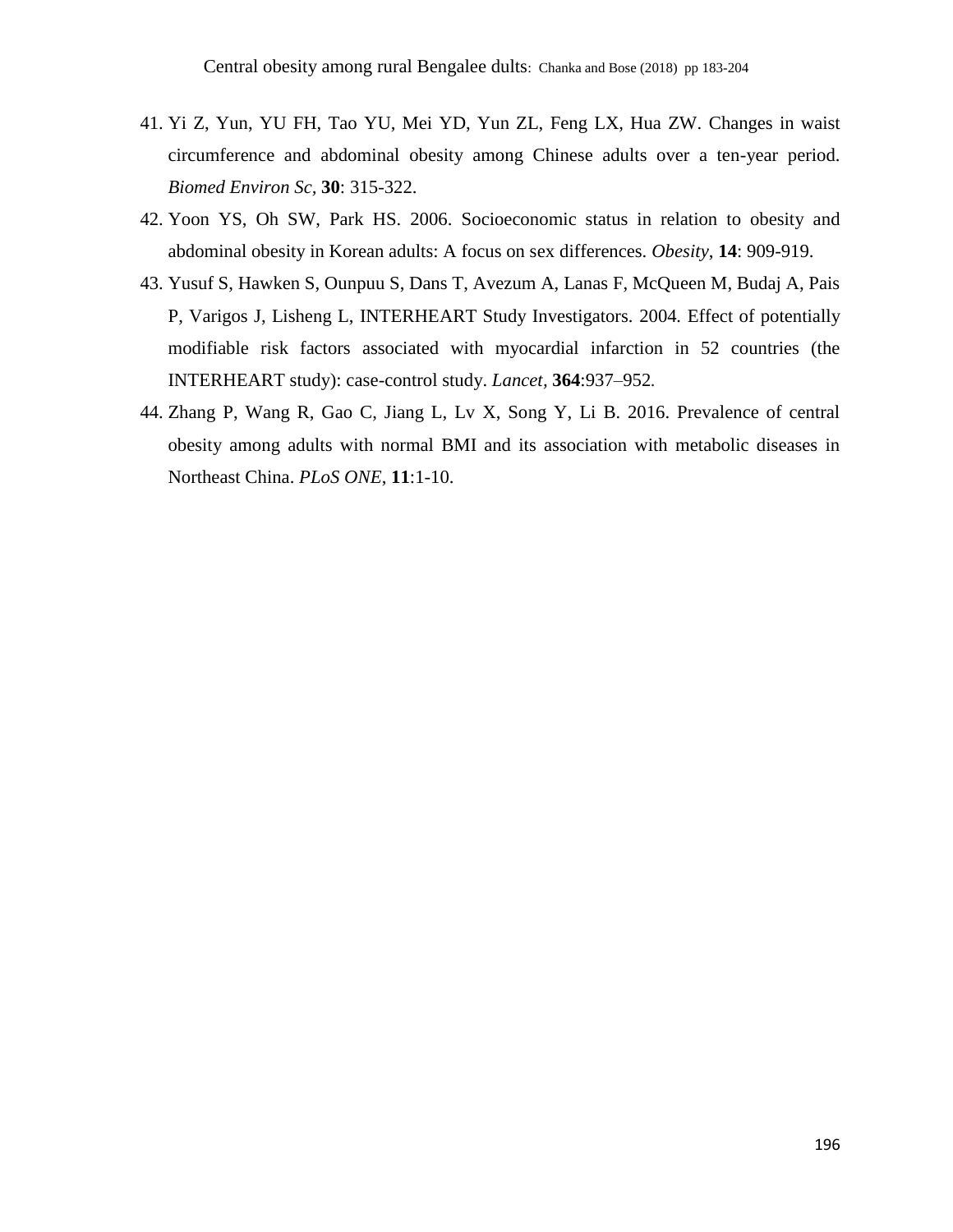| Anthropometric           | <b>Sex</b> | $\mathbf n$ | $Mean \pm SD$     |          | p-value           |
|--------------------------|------------|-------------|-------------------|----------|-------------------|
| <b>Variables</b>         |            |             |                   |          |                   |
| Height(cm)               | Male       | 154         | $164.89 \pm 6.63$ | 17.354   | $.000***$         |
|                          | Female     | 156         | $151.54 \pm 6.91$ |          |                   |
| Weight(kg)               | Male       | 154         | $56.30 \pm 9.62$  | 5.453    | $.000***$         |
|                          | Female     | 156         | $50.03 \pm 10.60$ |          |                   |
| $WC$ (cm)                | Male       | 154         | $81.27 \pm 8.52$  | $-.469$  | .640 <sup>N</sup> |
|                          | Female     | 156         | $81.80 \pm 11.05$ |          |                   |
| HC(cm)                   | Male       | 154         | $88.30 \pm 6.52$  | $-2.071$ | $.039*$           |
|                          | Female     | 156         | $90.27 \pm 9.86$  |          |                   |
| <b>Derived variables</b> |            |             |                   |          |                   |
| WHR                      | Male       | 154         | $0.92 \pm 0.06$   | 2.141    | $.033*$           |
|                          | Female     | 156         | $0.91 \pm 0.06$   |          |                   |
| WHtR                     | Male       | 154         | $0.49 \pm 0.05$   | $-6.733$ | $.000***$         |
|                          | Female     | 156         | $0.54 \pm 0.07$   |          |                   |
| $\mathbf{C}\mathbf{I}$   | Male       | 154         | $1.28 \pm 0.09$   | $-2.766$ | $.006***$         |
|                          | Female     | 156         | $1.31 \pm 0.10$   |          |                   |

*Table 1: Descriptive statistics (Mean±SD) of anthropometric and derived variables among the participants*

n =Sample size, **±** Standard deviation. **\* p<0.05, \*\* p<0.01, \*\*\* p<0.001 and N=Not significant.**

| <b>Variables</b> | <b>Male</b> | <b>Female</b> | <b>Total</b> | $\chi^2$ | p-value                 |
|------------------|-------------|---------------|--------------|----------|-------------------------|
| WC(cm.)          | 30(19.50)   | 87 (55.80)    | 117(37.70)   | 43.432   | .000                    |
| <b>WHR</b>       | 55 (35.70)  | 136 (87.20)   | 191(61.60)   | 86.787   | $.000***$               |
| WHtR             | 68 (44.20)  | 115 (73.70)   | 183(59.00)   | 28.004   | $.000\mathrm{^{\circ}}$ |
| <b>CI</b>        | 89 (57.80)  | 136 (87.20)   | 225(72.60)   | 33.630   | .000                    |

| Table 2: Prevalence of central obesity among the participants. |  |  |  |  |  |  |
|----------------------------------------------------------------|--|--|--|--|--|--|
|----------------------------------------------------------------|--|--|--|--|--|--|

Percentages are presented in the parenthesis.

**\*\*\* p<0.001**.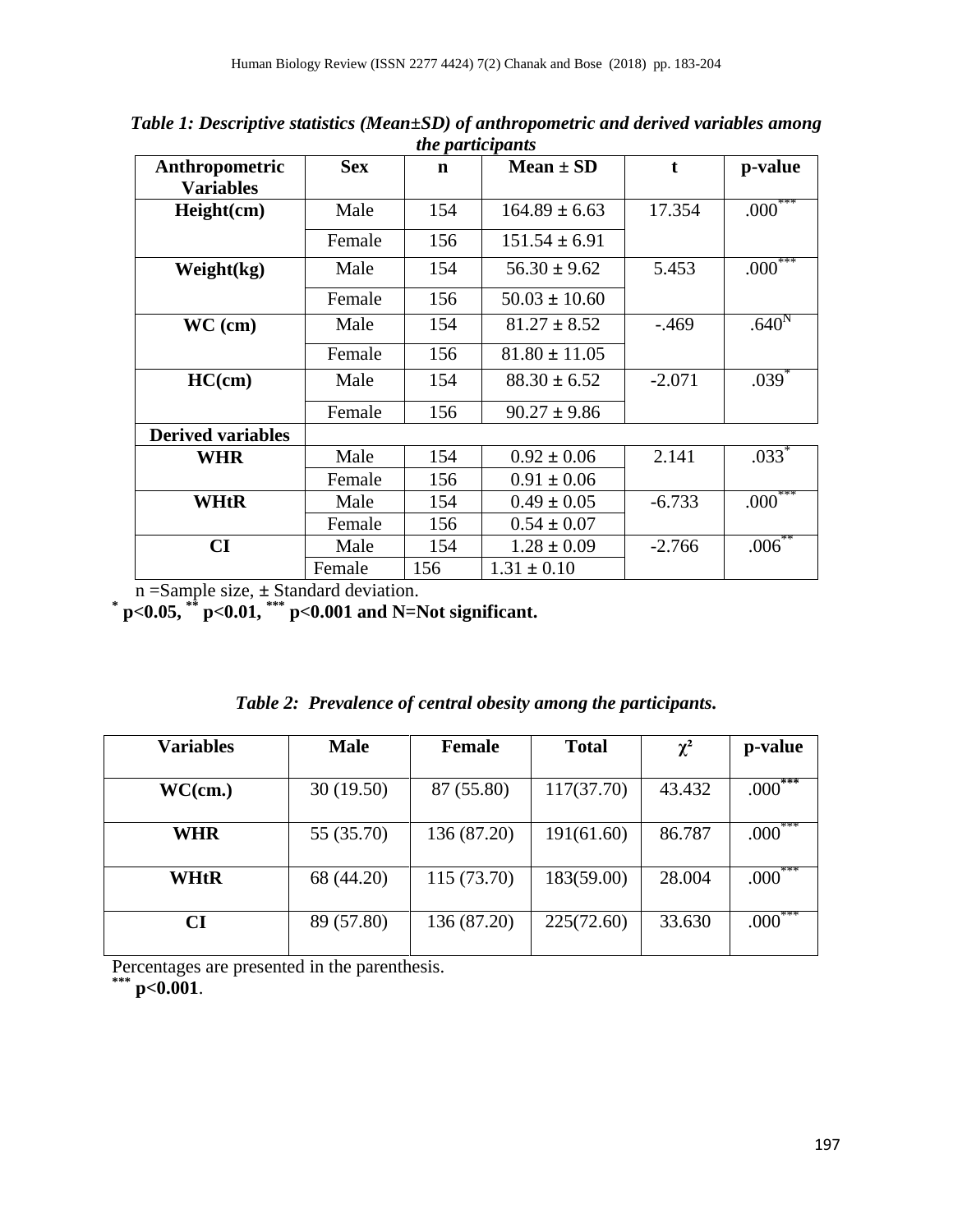# **Figure 1:Prevalence of central obesity among the participants**



**Male** Female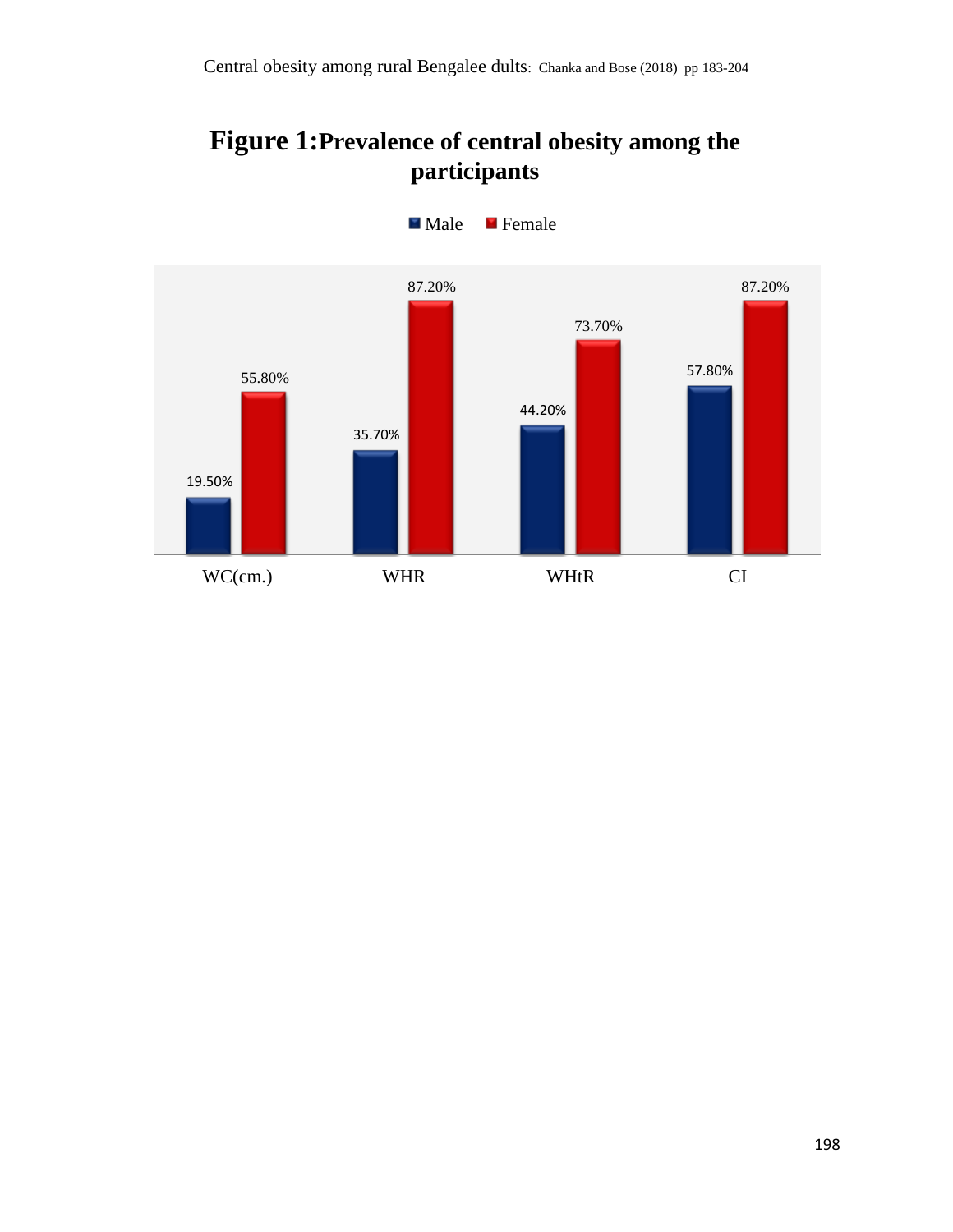*3a: Descriptive statistics (Mean±SD) of anthropometric and derived variables among different family income groups in male participants.*

| <b>Variable</b> | <b>Low Income</b>      | <b>Medium</b>                                      | <b>High Income</b>           | $\mathbf{F}$ | p-value     |
|-----------------|------------------------|----------------------------------------------------|------------------------------|--------------|-------------|
|                 | Group<br>$(56999$ INR) | <b>Income</b><br>Group<br>$(7000 - 14999)$<br>INR) | Group $( \geq$<br>15000 INR) |              |             |
| Height (cm.)    | $162.82 \pm 5.24$      | $164.79 \pm 6.79$                                  | $166.73 \pm 7.03$            | 4.003        | .020        |
| Weight (Kg.)    | $52.82 \pm 8.37$       | $55.48 \pm 8.38$                                   | $60.24 \pm 10.86$            | 7.545        | $.001^{**}$ |
| $WC$ (cm.)      | $77.76 \pm 6.18$       | $80.39 \pm 8.46$                                   | $85.31 \pm 8.79$             | 10.360       | $.000^{**}$ |
| $HC$ (cm.)      | $86.10 \pm 5.30$       | $87.65 \pm 6.31$                                   | $90.97 \pm 6.90$             | 7.293        | $.001^{**}$ |
| <b>WHR</b>      | $0.90 \pm 0.06$        | $0.92 \pm 0.06$                                    | $0.94 \pm 0.06$              | 3.527        | $.032*$     |
| <b>WHtR</b>     | $0.48 \pm 0.04$        | $0.49 \pm 0.05$                                    | $0.51 \pm 0.05$              | 5.783        | $.004***$   |
| CI              | $1.26 \pm 0.08$        | $1.27 \pm 0.09$                                    | $1.31 \pm 0.09$              | 3.788        | $.025*$     |

**±** Standard deviation **\* p<0.05, \*\* p<0.01, \*\*\* p<0.001**.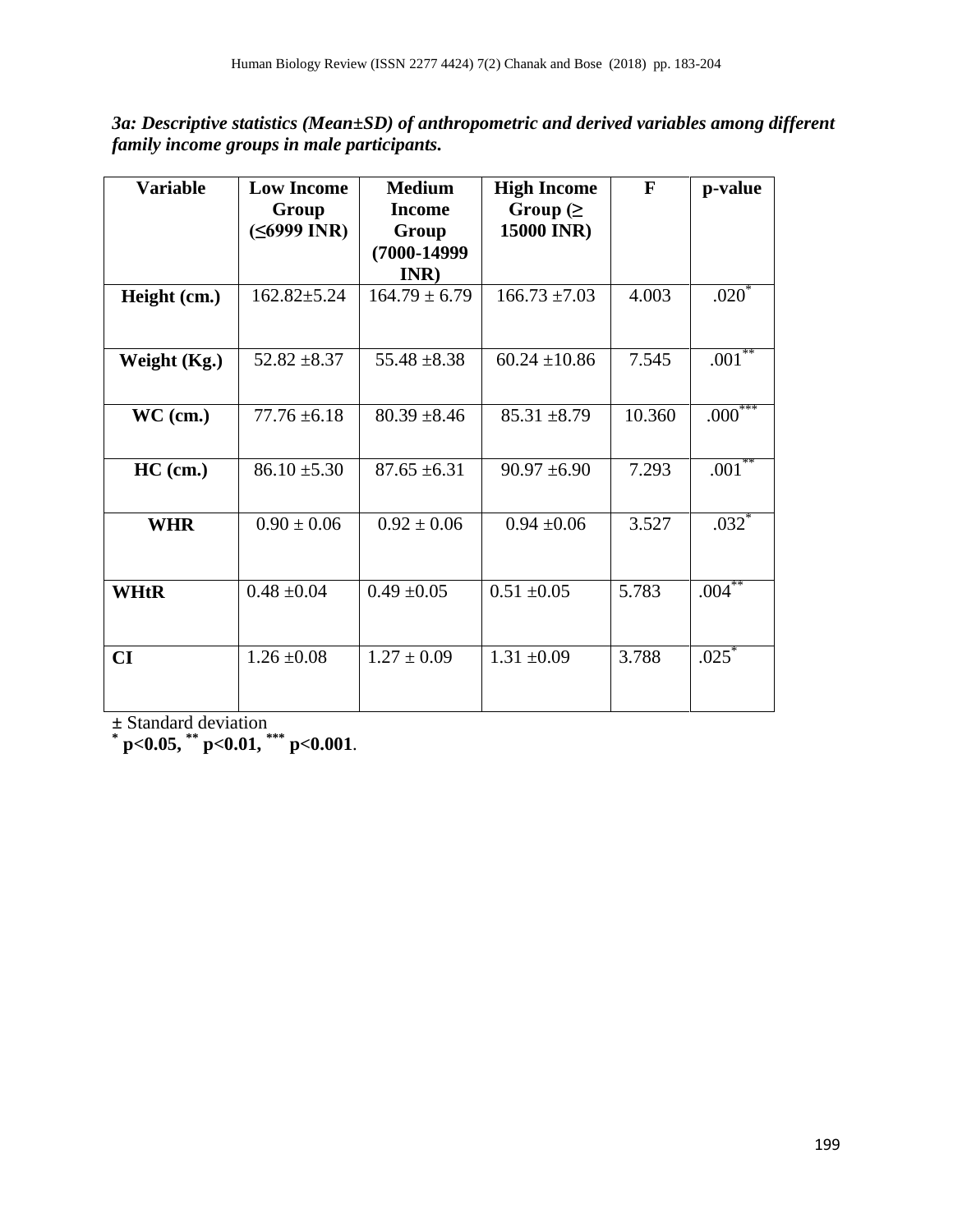| Table 3b: Descriptive statistics (Mean± SD) of anthropometric and derived variables among |
|-------------------------------------------------------------------------------------------|
| different family income groups in female participants.                                    |

| <b>Variable</b> | <b>Low Income</b><br>Group<br>(≤6999 INR) | <b>Medium</b><br>Income<br>Group<br>$(7000 - 14999)$ | <b>High Income</b><br>Group $($<br><b>15000 INR)</b><br>INR) |       | p-value           |
|-----------------|-------------------------------------------|------------------------------------------------------|--------------------------------------------------------------|-------|-------------------|
| Height (cm.)    | $151.40 \pm 6.70$                         | $150.01 \pm 6.43$                                    | $153.85 \pm 7.28$                                            | 2.448 | .090 <sup>N</sup> |
| Weight $(Kg.)$  | $46.39 \pm 8.20$                          | $48.46 \pm 8.18$                                     | $53.62 \pm 12.53$                                            | 7.176 | $.001***$         |
| $WC$ (cm.)      | $76.83 \pm 9.70$                          | $81.29 \pm 10.53$                                    | $85.38 \pm 11.11$                                            | 8.272 | $.000^{***}$      |
| $HC$ (cm.)      | $86.22 \pm 8.25$                          | $89.75 \pm 8.61$                                     | $93.28 \pm 10.81$                                            | 7.016 | $.001***$         |
| <b>WHR</b>      | $0.89 \pm 0.05$                           | $0.90 \pm 0.06$                                      | $0.92 \pm 0.06$                                              | 2.491 | .086 <sup>N</sup> |
| WHtR            | $0.51 \pm 0.06$                           | $0.54 \pm 0.07$                                      | $0.56 \pm 0.07$                                              | 7.364 | .001              |
| <b>CI</b>       | $1.28 \pm 0.10$                           | $1.31 \pm 0.10$                                      | $1.33 \pm 0.10$                                              | 3.074 | $.024*$           |

| <b>WHtR</b>              | $0.51 \pm 0.06$<br>$0.54 \pm 0.07$<br>$0.56 \pm 0.07$ |                                                 |                                                                    | 7.364                                                                         | $.001$ $\degree$ |          |             |
|--------------------------|-------------------------------------------------------|-------------------------------------------------|--------------------------------------------------------------------|-------------------------------------------------------------------------------|------------------|----------|-------------|
| CI                       |                                                       | $1.28 \pm 0.10$                                 | $1.31 \pm 0.10$                                                    | $1.33 \pm 0.10$                                                               | 3.074            | $.024*$  |             |
| $\pm$ Standard deviation |                                                       |                                                 | $p$ = 0.05, ** p = 0.01, *** p = 0.001 and N = Not significant.    |                                                                               |                  |          |             |
|                          |                                                       |                                                 | studied participants.                                              | Table 4: Monthly family income wise distribution of central obesity among the |                  |          |             |
| <b>Variables</b>         |                                                       | Low<br><b>Income</b><br>Group<br>(≤6999<br>INR) | <b>Medium</b><br><b>Income</b><br>Group<br>$(7000 -$<br>14999 INR) | High<br><b>Income</b><br>Group<br>(≥15000<br>INR)                             | <b>Total</b>     | $\chi^2$ | p-value     |
| WC(cm.)                  | <b>Male</b>                                           | 2(5.00)                                         | 10(15.40)                                                          | 18 (36.70)                                                                    | 30(19.50)        | 15.342   | $0.000***$  |
|                          | <b>Female</b>                                         | 16(39.00)                                       | 27 (52.90)                                                         | 44 (68.80)                                                                    | 87 (55.80)       | 9.198    | $0.010*$    |
|                          | <b>Male</b>                                           | 10(25.00)                                       | 21 (32.30)                                                         | 24 (49.00)                                                                    | 55 (37.50)       | 6.084    | $0.048*$    |
| <b>WHR</b>               | <b>Female</b>                                         | 32 (78.00)                                      | 44 (86.30)                                                         | 60 (93.80)                                                                    | 136 (87.20)      | 5.568    | $0.062^{N}$ |
|                          | <b>Male</b>                                           | 12(30.00)                                       | 25 (38.50)                                                         | 31 (63.30)                                                                    | 68 (44.20)       | 11.362   | $0.003**$   |
| <b>WHtR</b>              | Female                                                | 25(61.00)                                       | 39 (76.50)                                                         | 51 (79.70)                                                                    | 115(73.70)       | 4.813    | $0.090^{N}$ |
| CI                       | <b>Male</b>                                           | 20(50.00)                                       | 33 (50.80)                                                         | 36 (73.50)                                                                    | 89 (57.80)       | 7.247    | $0.027*$    |
|                          | <b>Female</b>                                         | 30 (73.20)                                      | 46 (90.20)                                                         | 60 (93.80)                                                                    | 136 (87.20)      | 10.086   | $0.006**$   |

Percentages are presented in the parenthesis.<br>  $*$  **p**<0.05,  $*$  **p**<0.01,  $*$  **p**<0.001, N=Not significant.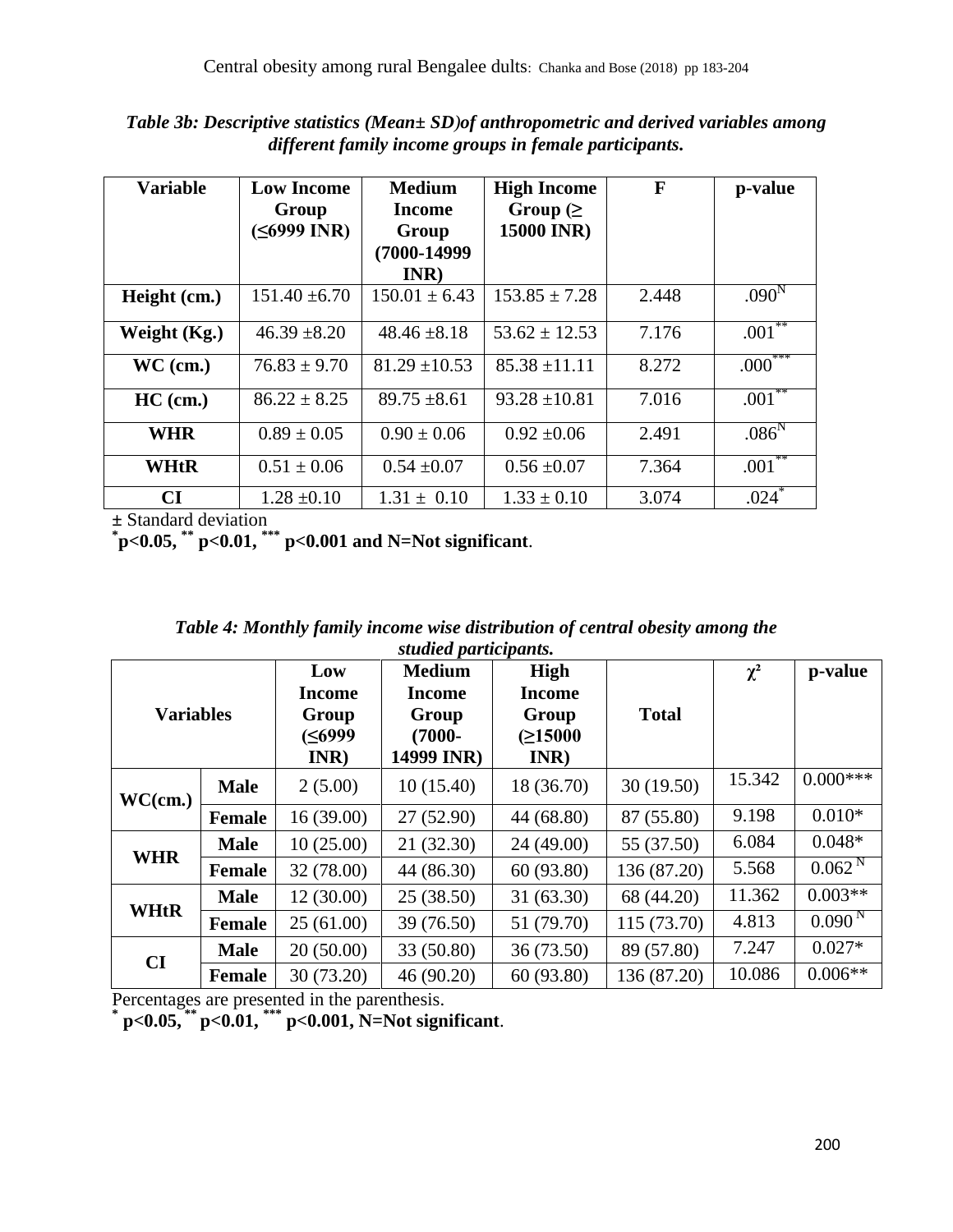| <b>Study</b><br>population | <b>Study area</b>          | <b>Sample</b> | Age       | <b>Sex</b>     | <b>Prevalence</b> $(\% )$<br>of central obesity |            | Reference            |
|----------------------------|----------------------------|---------------|-----------|----------------|-------------------------------------------------|------------|----------------------|
|                            |                            |               | (years)   |                | WC                                              | <b>WHR</b> |                      |
|                            |                            |               |           |                | (cm)                                            |            |                      |
| Egyptian                   | Egypt                      | 1800          | 18 and    | M              | 14.00                                           | 12.40      | Abolfotouh et al.,   |
| adults                     |                            |               | above     | $\overline{F}$ | 34.10                                           | 44.90      | 2008                 |
| Turkman &                  | Iran (North)               | 464           | $15 - 70$ | M              | 22.90                                           | 62.70      | Veghari et al., 2016 |
| Non-<br>Turkman            |                            |               |           | $\overline{F}$ | 54.40                                           | 63.10      |                      |
| Adult nurses               | Vhembe and                 | 153           | $19-50^+$ | M              | 18.90                                           | 37.20      | Goon et al., 2014    |
| (both sexes)               | Capricorn,<br>South-Africa |               |           | $\overline{F}$ | 49.70                                           | 43.80      |                      |
| Rural                      | Chandra,                   | 2,293         | 20 and    | M              | 24.30                                           | 58.40      | Siddiquee et al.,    |
| Bangladeshi                | Bangladesh                 |               | above     | $\overline{F}$ | 48.70                                           | 79.10      | 2015                 |
| Rural coastal              | Tamilnadu, India           | 207           | $15$ and  | M              | 31.30                                           | 50.00      | Chauhan et al., 2015 |
| adults                     |                            |               | above     | F              | 65.70                                           | 60.10      |                      |
| <b>Rural adults</b>        | West                       | 310           | 18 and    | M              | 19.50                                           | 35.70      | <b>Present study</b> |
|                            | Bengal, India              |               | above     | $\overline{F}$ | 55.80                                           | 87.20      |                      |

*Table 5: Prevalence of central obesity (WC & WHR): Worldwide.*

M=Male, F=Female.

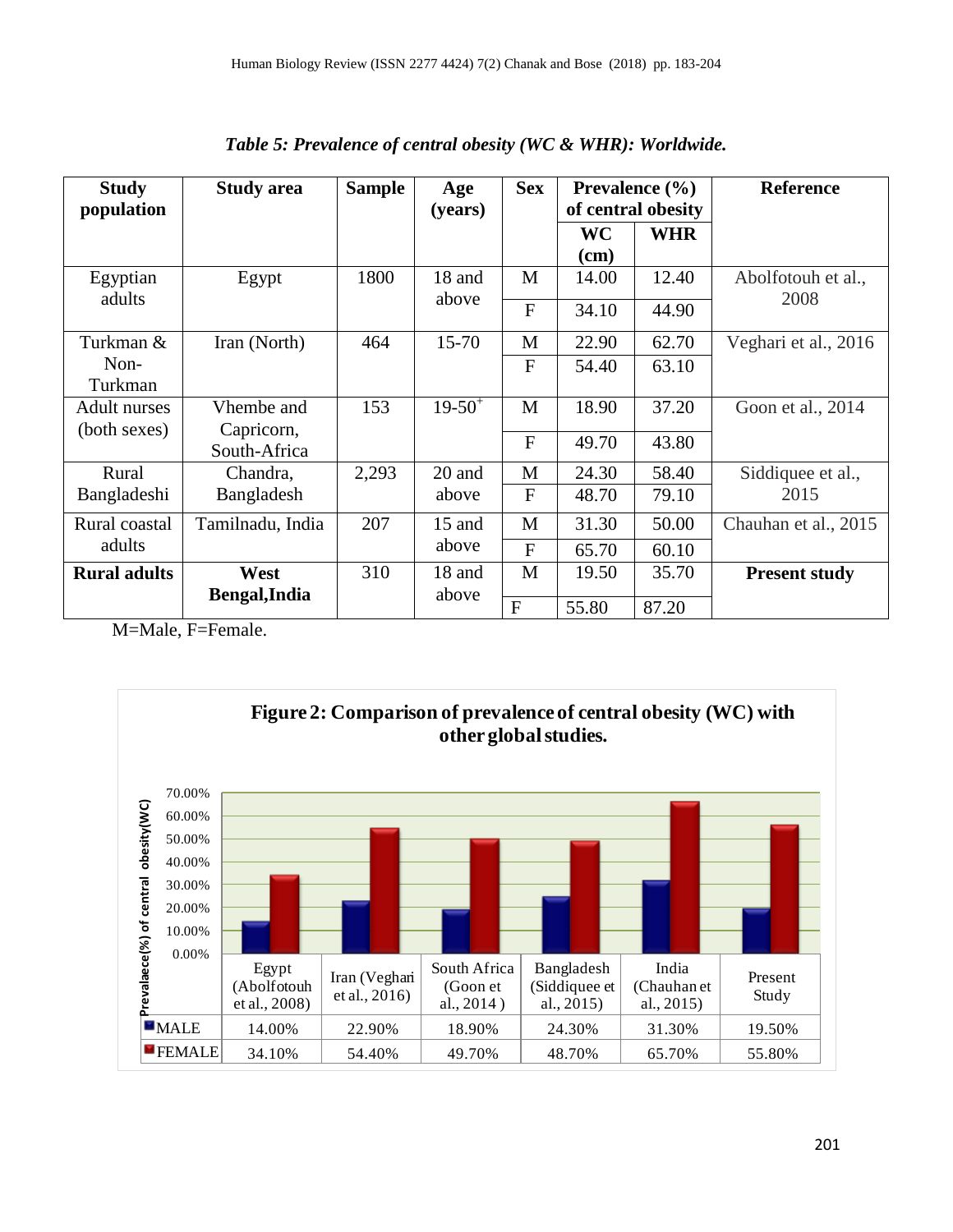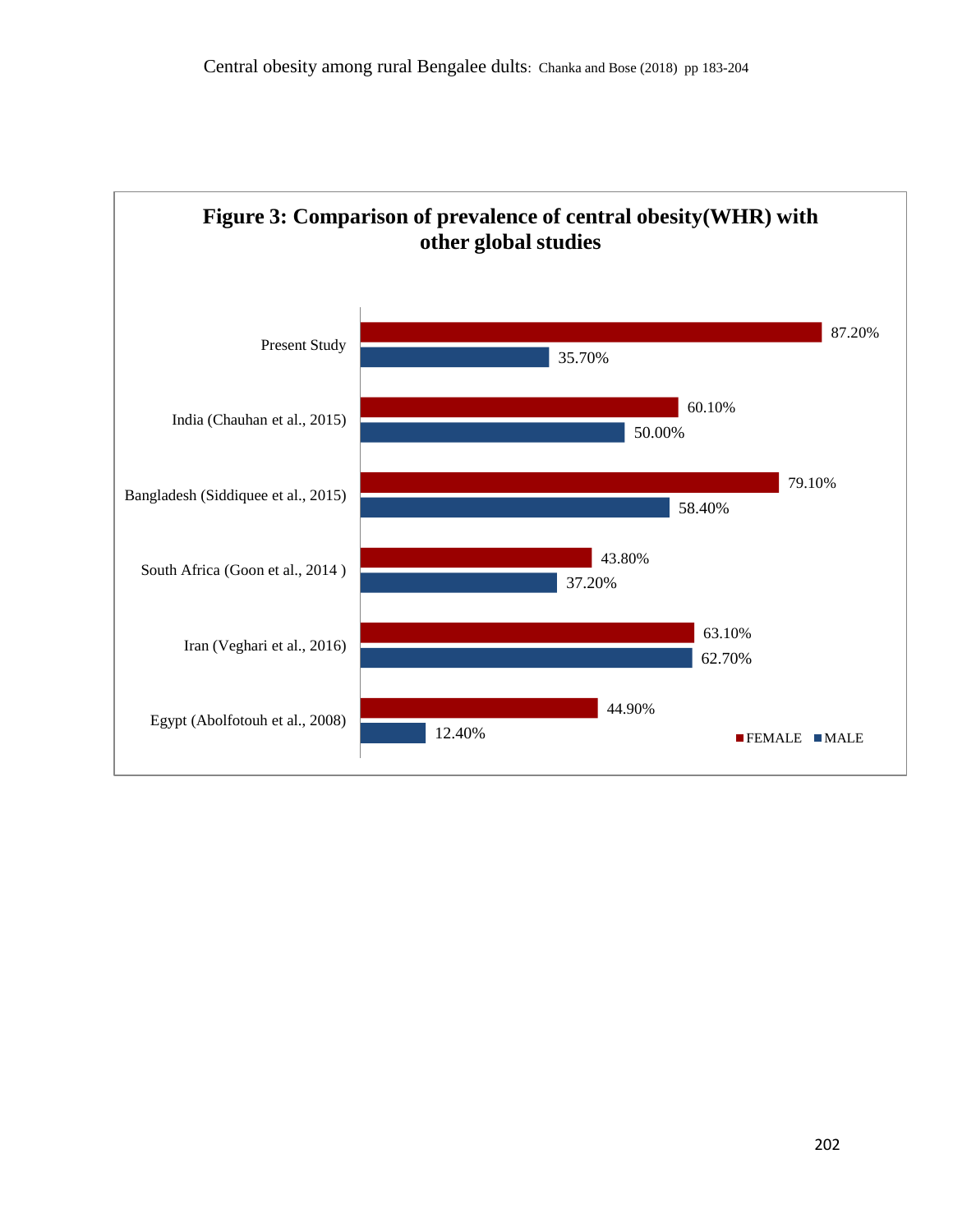## *Table 6: Comparison of central obesity (WHR) prevalence among Indian adults and the present study.*

| <b>Study</b>        | <b>Study area</b>  | <b>Sample</b> | Age       | <b>Sex</b>     | <b>Prevalence</b> | Reference             |
|---------------------|--------------------|---------------|-----------|----------------|-------------------|-----------------------|
| population          | (state)            |               | (years)   |                | $(\% )$ of        |                       |
|                     |                    |               |           |                | central           |                       |
|                     |                    |               |           |                | obesity           |                       |
|                     |                    |               |           |                | (WHR)             |                       |
| Punjabi adults      | Amritsar,          | 400           | $30 - 50$ | M              | 73.00             | Kaur et al., 2013     |
|                     | Punjab             |               |           | $\mathbf F$    | 93.50             |                       |
| Mumbai              | Mumbai,            | 1,946         | $21 - 45$ | M              | 53.50             | Nalawade and          |
| working adults      | Maharashtra        |               |           | $\mathbf{F}$   | 47.90             | Prabhu, 2012          |
| Rural coastal       | Villupuram, Ta     | 207           | 15 and    | $\mathbf{M}$   | 50.00             | Chauhan et al., 2015  |
| adults              | milnadu            |               | above     | $\mathbf F$    | 60.10             |                       |
| Urban adults        | Shivamogga,        | 2,000         | $15 - 64$ | $\mathbf{M}$   | 36.80             | Nagendra et al., 2017 |
|                     | Karnataka          |               |           | $\mathbf{F}$   | 45.60             |                       |
| Rural adults        | Trivandrum,        | 224           | 18 and    | $\mathbf{M}$   | 48.50             | Bindhu et al., 2014   |
|                     | Kerala             |               | above     | $\overline{F}$ | 77.70             |                       |
| Bengali             | Jalpaiguri,        | 155           | $30 - 50$ | M              | 100.00            | Sarkar et al., 2009   |
| Kayastha            | West Bengal        |               |           | $\mathbf{F}$   | 100.00            |                       |
| <b>Rural adults</b> | <b>Paschim</b>     | 310           | 18 and    | $\mathbf{M}$   | 35.70             | <b>Present Study</b>  |
|                     | Medinipur,         |               | above     |                |                   |                       |
|                     | <b>West Bengal</b> |               |           | $\mathbf{F}$   | 87.20             |                       |

M=Male, F=Female.